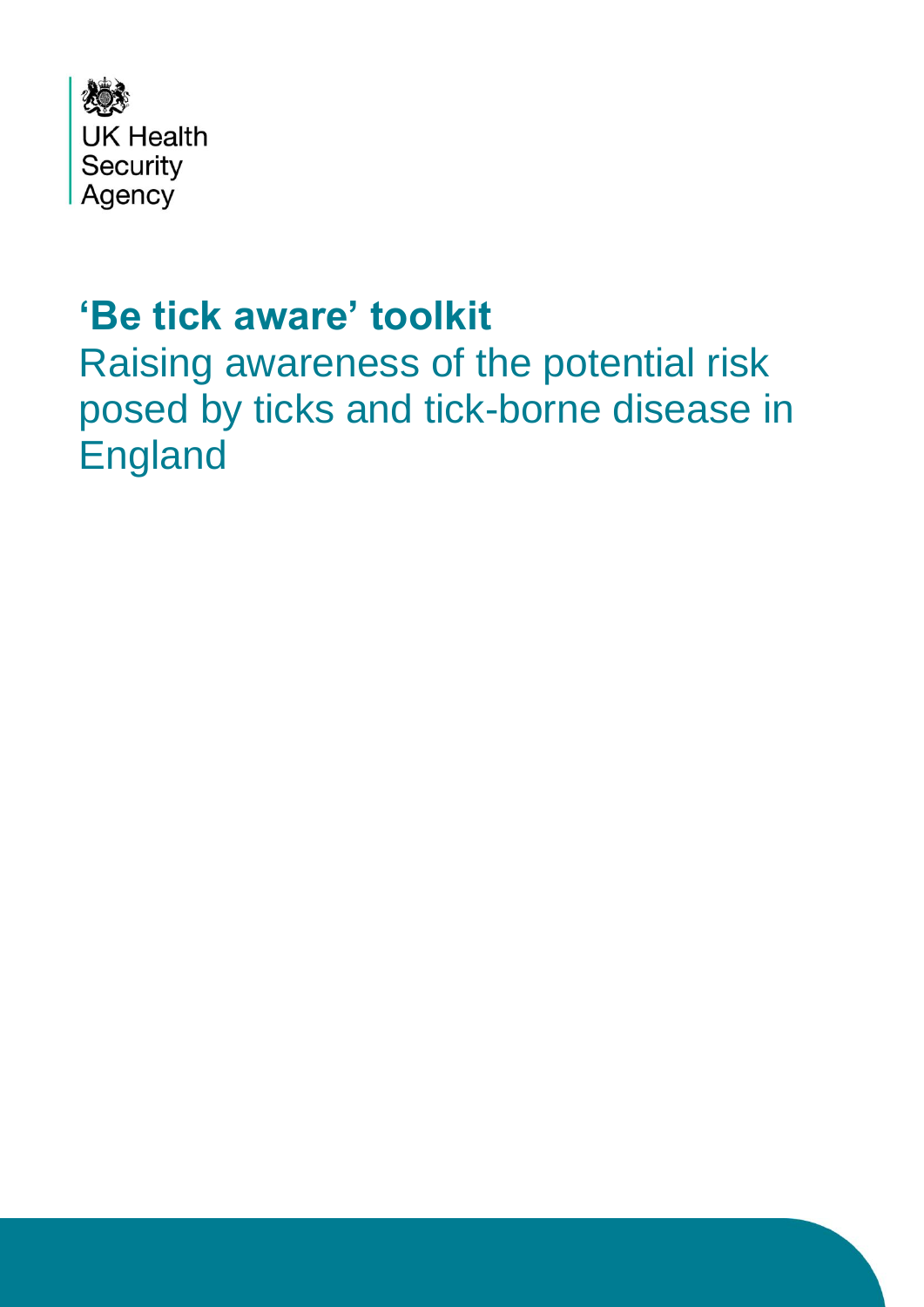## **Contents**

| Is Lyme disease the only tick-borne disease in England and Wales? 10 |  |
|----------------------------------------------------------------------|--|
|                                                                      |  |
|                                                                      |  |
|                                                                      |  |
|                                                                      |  |
|                                                                      |  |
|                                                                      |  |
|                                                                      |  |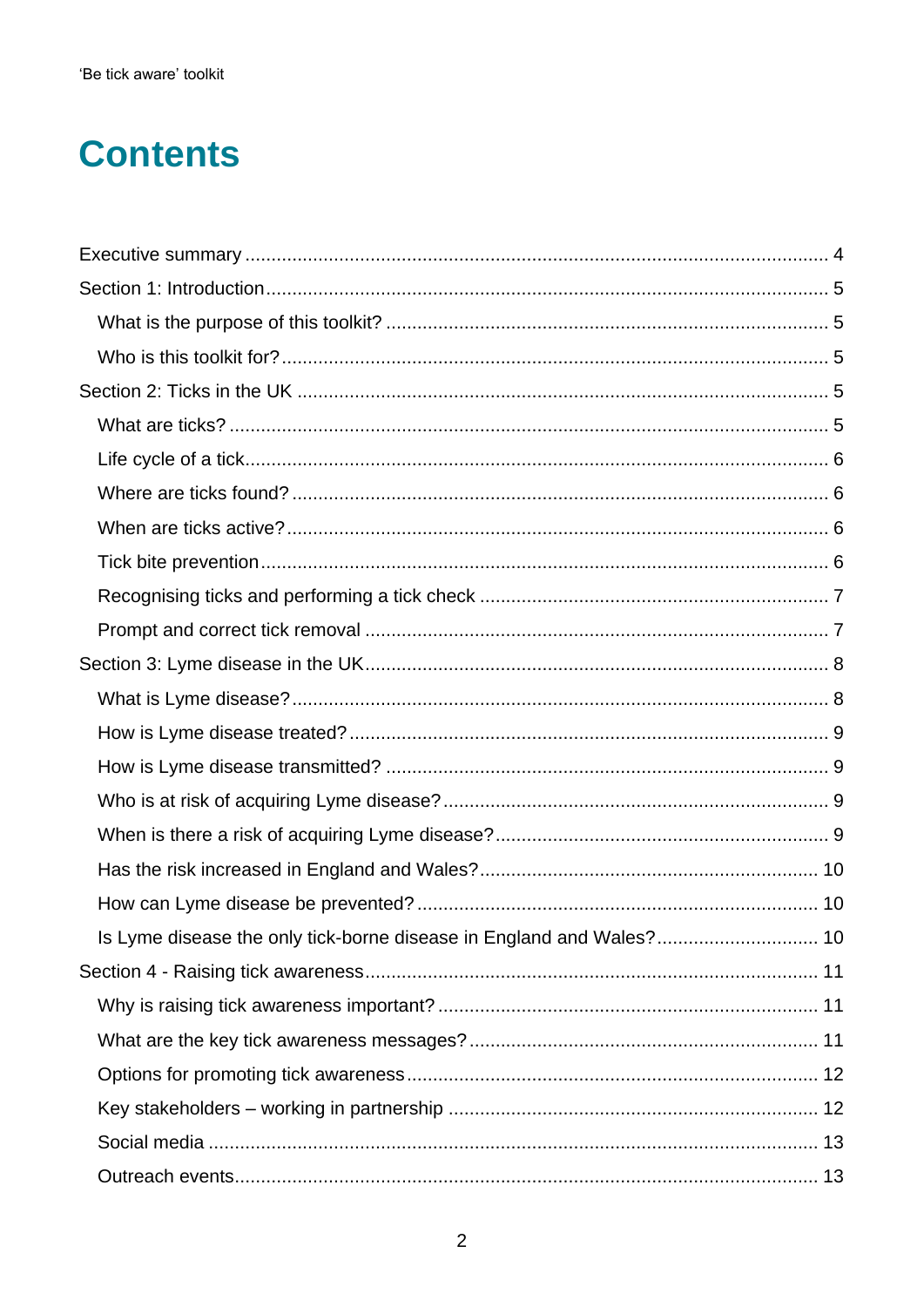| Appendix 1: Key facts/messages that can be included in tick awareness messaging 19 |  |
|------------------------------------------------------------------------------------|--|
|                                                                                    |  |
|                                                                                    |  |
|                                                                                    |  |
|                                                                                    |  |
|                                                                                    |  |
|                                                                                    |  |
|                                                                                    |  |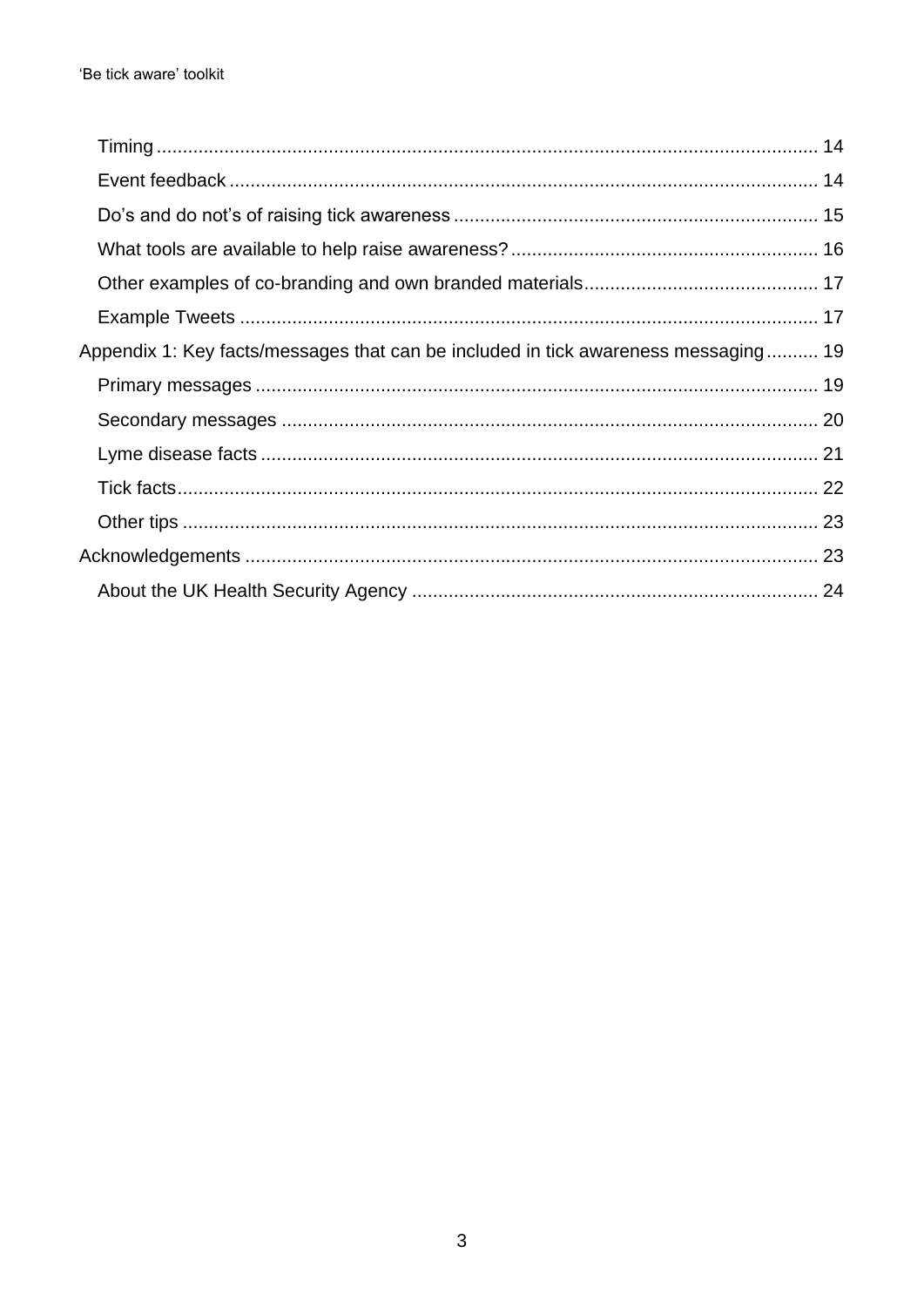## <span id="page-3-0"></span>**Executive summary**

There are approximately 20 species of tick that are endemic in the United Kingdom (UK). Of these, the sheep, castor bean or deer tick (*Ixodes ricinus*) most commonly bites humans. Ticks can carry a range of microorganisms some of which may cause disease in humans. The most common of these causes the bacterial infection Lyme disease (LD), and is spread via the bite of infected ticks. Despite rare reports of probable cases of tick-borne encephalitis virus in southern England, LD remains the most significant tick-borne infection in England and Wales in terms of severity and incidence, with the incidence of LD increasing over the past decade.

Although the highest numbers of LD cases are reported amongst residents living in parts of Southern England, any area where humans can encounter infected ticks poses a potential public health risk. Overseas travellers may be at increased risk of acquiring LD because some countries have much higher LD incidence rates than the UK. Raising awareness of ticks and the associated risks is an important step towards the prevention of tick-borne disease.

UK Health Security Agency (UKHSA) has developed a tick awareness toolkit which aims to facilitate the implementation of locally driven tick awareness initiatives. This toolkit can be used by local authorities and other stakeholders to target resident and visiting members of the public in their area, to raise awareness of the risk posed by ticks. Locally driven tick awareness campaigns have also been shown to be successful in raising awareness of the risks posed by ticks.

This toolkit provides background information on ticks, LD risk, how to improve awareness of ticks and mitigate against tick-borne diseases through the promotion of UKHSA's key message which is to 'be tick aware**'**. Raising tick awareness should increase knowledge of; ticks and exposure risk, the potential health risks, as well as promote the adoption of preventative behaviours such as carrying out regular tick checks and prompt tick removal. Tools and links to additional resources included in this toolkit aim to assist in the delivery of tick awareness messaging at the local level. Such messages can be delivered via actions as simple as signposting or through more intensive methods such as campaigns.

UKHSA are encouraging local authorities and other stakeholders to use this toolkit to assist in delivering consistent tick awareness messages at the local level, particularly during spring; a high-risk period for acquiring LD. Coordinating our key messages can increase public knowledge of ticks and disease risk, whilst empowering individuals to adopt protective health behaviours that have the potential to reduce tick-borne disease risk in the UK.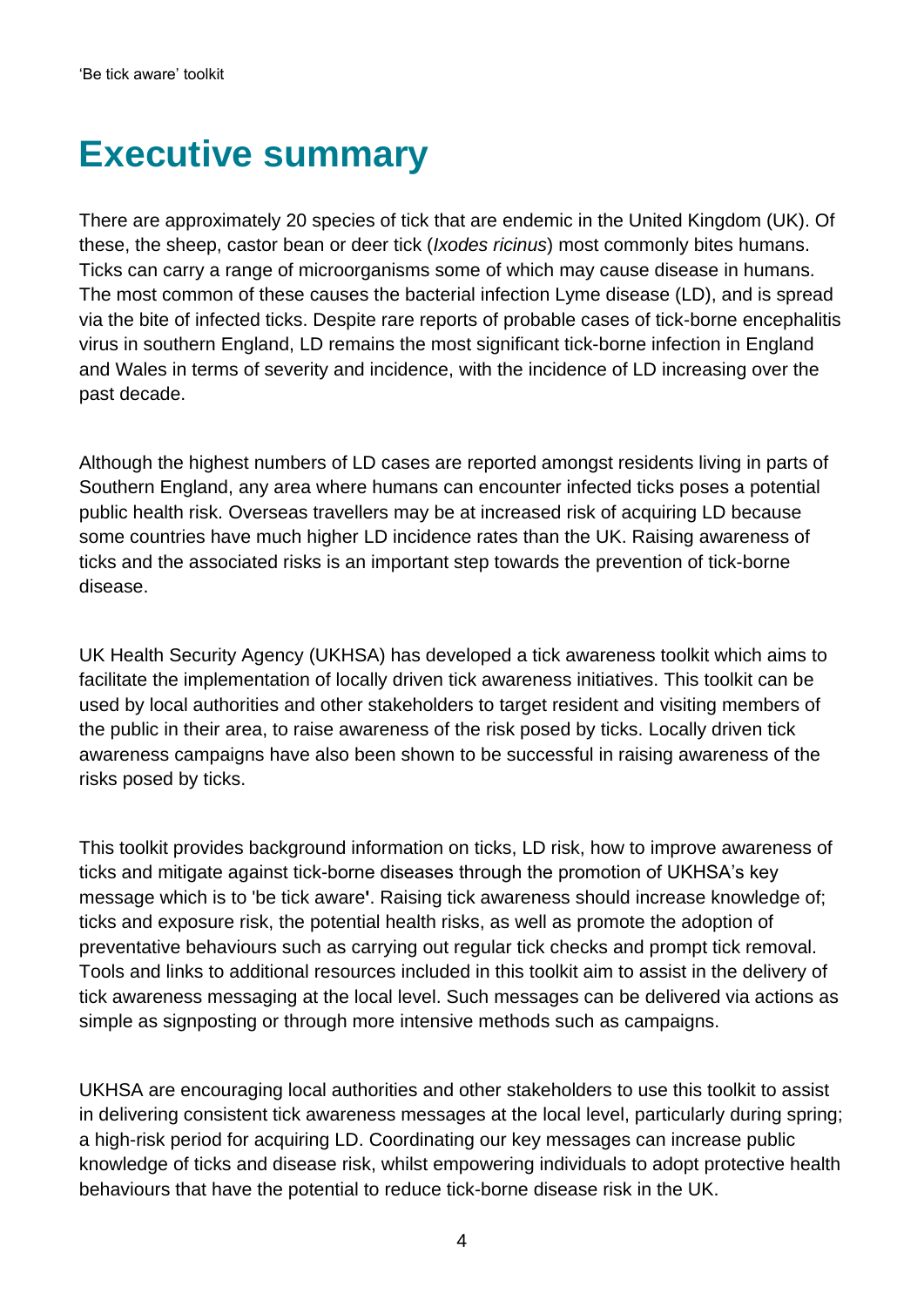# <span id="page-4-0"></span>**Section 1: Introduction**

### <span id="page-4-1"></span>What is the purpose of this toolkit?

The level of knowledge about ticks among the general population in England is low. UKHSA regularly responds to queries relating to ticks and tick-borne infection risk and there is a need to provide clear, evidence-based guidance on ticks and tick bite prevention to help reduce the risk of infections such as LD. Our ambition is to expand tick awareness coverage to all areas in England by working in partnership with local authorities and similar stakeholders. This toolkit provides information resources that will enable public or environmental health teams to deliver public health information on ticks and tick-borne disease prevention directly to their local population.

### <span id="page-4-2"></span>Who is this toolkit for?

From behavioural theory research, we understand that the public do not feel they have access to clear guidance, particularly on how to recognise ticks and remove them safely. Small behavioural changes, access to trusted information and guidance, and help in knowing what ticks are and how they can be identified can help the public reduce the chances of being bitten and know what to do if they have acquired a tick bite.

This toolkit provides resources and tools to deliver information on tick ecology, tick bites and the associated health risks, correct tick removal and LD symptom recognition. The information contained within it can be used by local authorities and other stakeholders wishing to use tick awareness materials and guidance to promote the adoption of tick bite prevention behaviours that will help reduce the risk of tick bites and potentially the incidence of LD and other tick-borne diseases in the UK.

# <span id="page-4-3"></span>**Section 2: Ticks in the UK**

### <span id="page-4-4"></span>What are ticks?

Ticks are small, spiderlike creatures that feed on the blood of animals, including people. During this feeding process, they can transmit pathogens that can result in infections such as LD. In the UK, the most important tick species to human health is *Ixodes ricinus*, more commonly known as the sheep, castor bean or deer tick. This species can be found feeding on humans and is the principle vector of LD.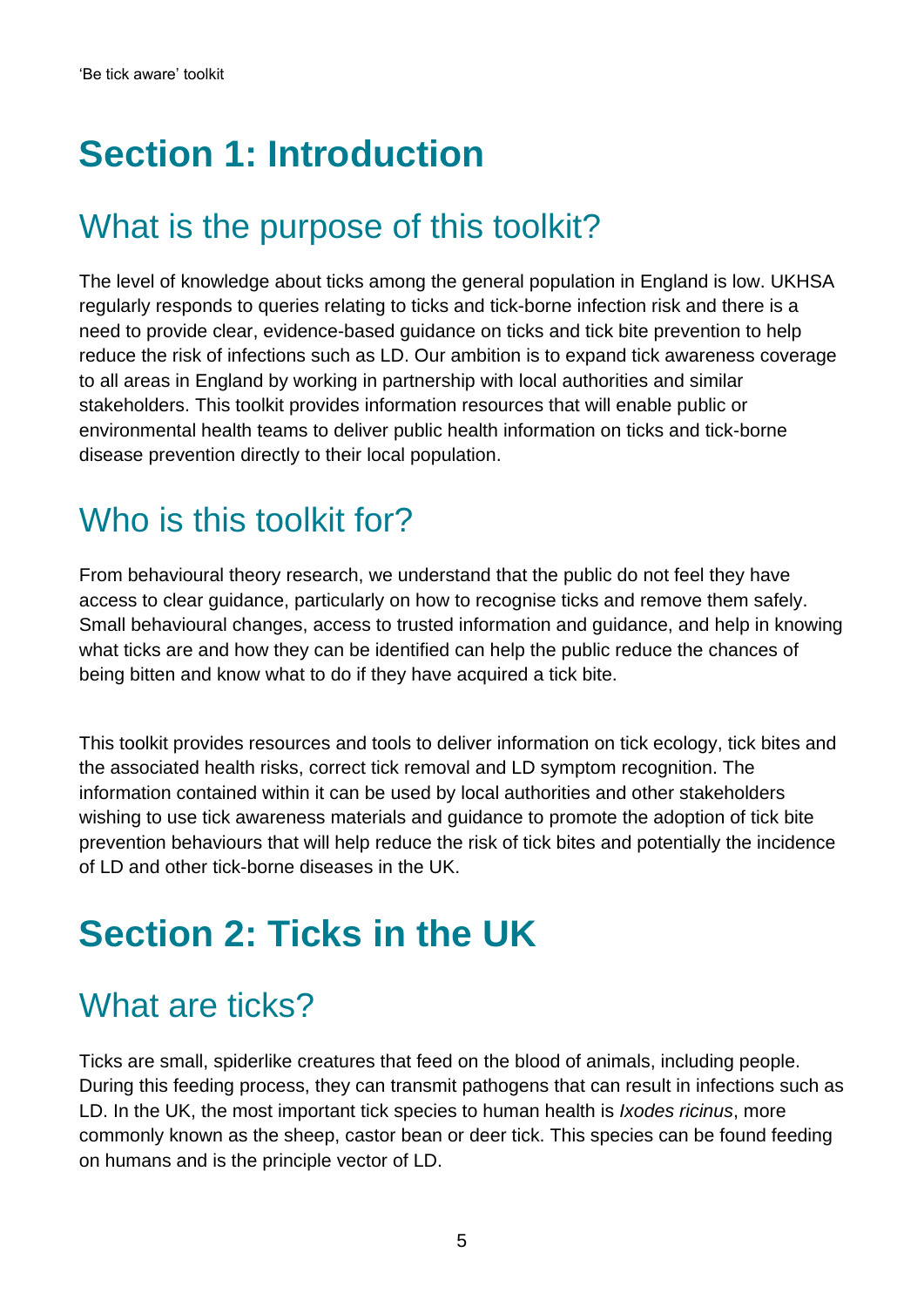## <span id="page-5-0"></span>Life cycle of a tick

The tick life cycle is made up of 3 active stages; larvae, nymphs and adults. Each stage needs an animal host on which to feed before it can moult to the next stage, or in the case of the adult females, lay eggs. The life cycle takes on average 3 years to complete. When ticks search for a host on which to feed, they climb to the tips of vegetation and use special sensory organs on their front legs to detect stimulants such as carbon dioxide, changes in light and body heat given off by hosts. As a host brushes past the vegetation, ticks climb on. Once a suitable feeding site has been found on the host, the tick will take one continuous blood meal (lasting for a varying number of days, depending on the life stage of the tick). The tick will then detach and drop off into the vegetation to digest and moult to the next stage. After mating, adult female ticks will lay several thousand eggs at ground level before dying.

#### <span id="page-5-1"></span>Where are ticks found?

Ticks are very sensitive to temperature and relative humidity, requiring areas with dense ground layer coverage of vegetation for survival, reproduction or establishment. Areas such as woodlands, grasslands and moorlands, provide this dense vegetation layer and a suitable range of hosts on which ticks can feed. Ticks can also be found in some urban parks and gardens. Within these habitats, ticks are often highly abundant in ecotonal habitats, that is, transition zones between different habitats that are often used by wildlife. Without larger hosts such as deer that adult ticks feed on, tick populations are unable to establish, even when suitable vegetation and temperature and humidity conditions are met. Repeat introductions of ticks into suitable areas can occur, however, if such areas are accessible to wildlife that may inadvertently transport ticks that are feeding on them.

### <span id="page-5-2"></span>When are ticks active?

In England, nymphal tick activity increases during spring, peaking during April to June. During this period, the risk of acquiring a tick bite is highest, but it is important to remember that tick bites can occur at any time of the year. Activity reduces during the summer months but can then pick up again in early autumn. Activity continues over the winter months but at a reduced level. Adult ticks can be active at all times of year but are more active in summer which is also the peak time for larval activity.

### <span id="page-5-3"></span>Tick bite prevention

The following guidance can be used to reduce the chance of acquiring a tick bite when enjoying outdoor activities.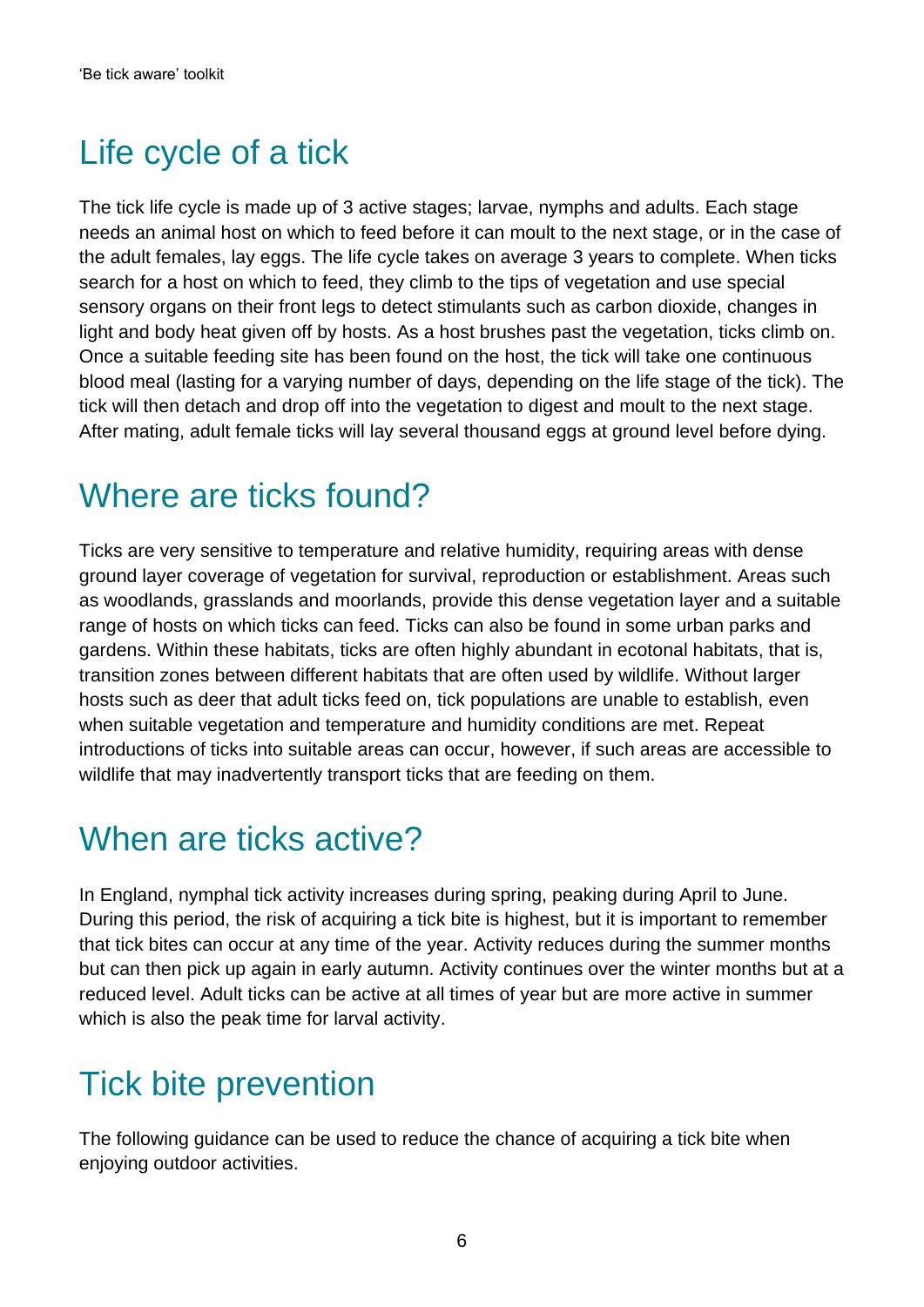- 1. When outside, regularly check clothing and exposed skin for ticks and brush them off immediately.
- 2. Walk on clearly defined paths to avoid brushing against vegetation where ticks may be present.
- 3. Wear light coloured clothing so that ticks crawling on clothing can be spotted and brushed off immediately.
- 4. Use an insect repellent (for example, DEET) that can repel ticks and prevent them from climbing onto clothing or attaching to skin (always follow the manufacturer's guidance).
- 5. Consider wearing long trousers and long-sleeved tops to reduce the direct exposure of ticks to your skin, making it more difficult for them to find a suitable area to attach.

## <span id="page-6-0"></span>Recognising ticks and performing a tick check

In addition to carrying out the prevention measures outlined above, it is important to also check for ticks after outdoor activities. After participating in outdoor activities (for example, walking, running, gardening, camping, picnicking) always carry out a thorough tick check. A tick check is carried out by looking and feeling for ticks that may have attached to the skin. By performing a tick check, the chance of infection is reduced because feeding ticks are spotted and removed promptly. Areas that ticks may frequently be found include skin folds, armpits, groin, waistband area, back of the neck and hairline. Data from UKHSA's Tick Surveillance Scheme shows that adults are commonly bitten on the legs, whilst children are commonly bitten on the head or neck area. It is important to remember however, that bites can occur on any part of the body and more than one tick can be attached at one time.

#### <span id="page-6-1"></span>Prompt and correct tick removal

Evidence suggests that LD transmission risk increases the longer a tick is feeding. Other tick-borne pathogens may transmit more quickly than the Lyme bacterium, so prompt and correct tick removal is an important way to reduce the risk of all tick-borne diseases.

The safest way to remove a tick is to use fine-tipped tweezers or a tick removal tool. Finetipped tweezers are different to regular tweezers that might be used to remove eyebrow hair. Fine-tipped tweezers are very narrow and pointed at the tip, and ensure that ticks are not squashed during removal. Grasp the tick as close to the skin as possible and pull upwards slowly and firmly (Figure 1).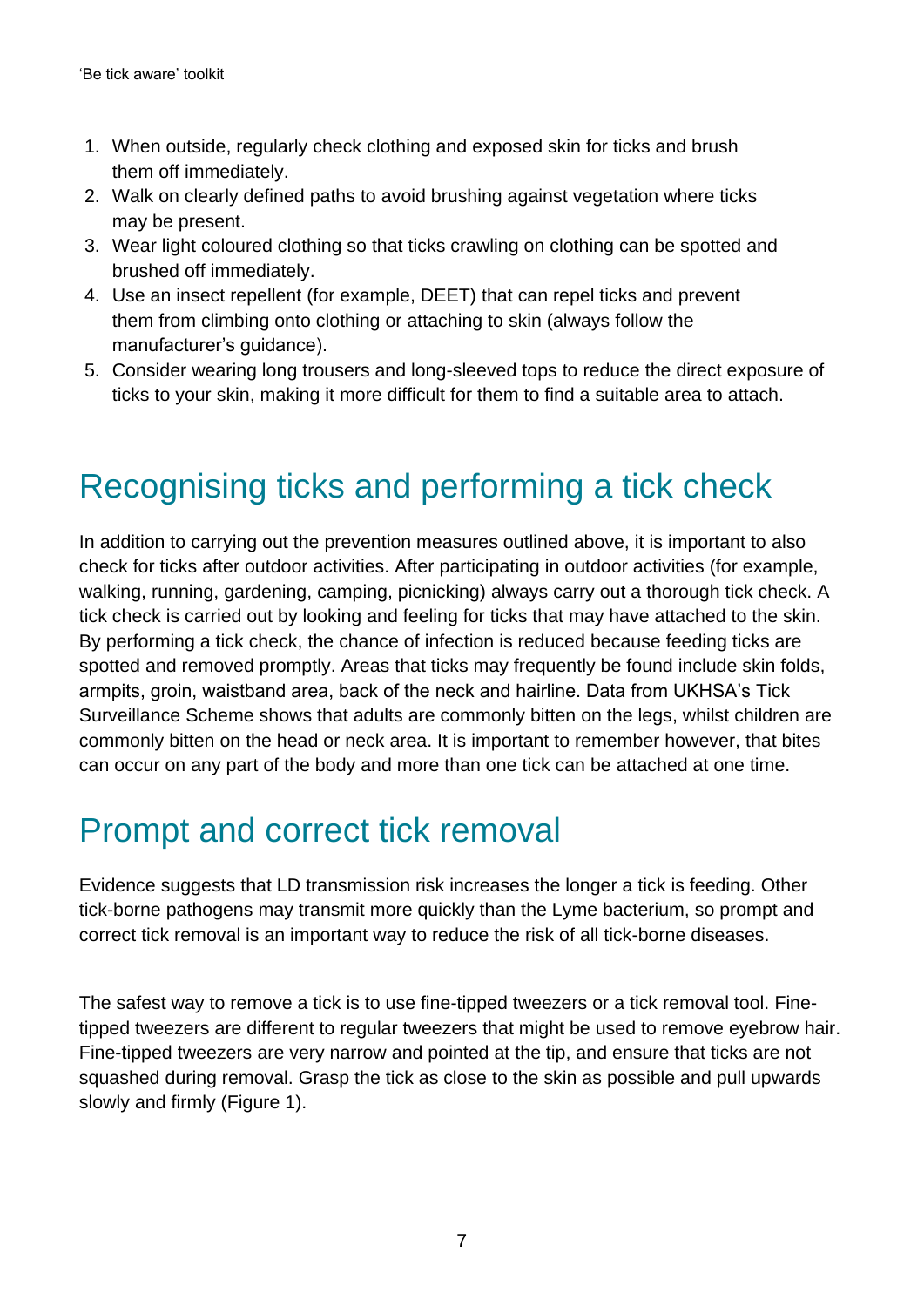

**Figure 1: Illustrated graphic of a feeding female** *Ixodes ricinus* **tick attached to skin, being removed with fine-tipped tweezers.**

# <span id="page-7-0"></span>**Section 3: Lyme disease in the UK**

### <span id="page-7-1"></span>What is Lyme disease?

Early symptoms of LD in humans may include mild flu-like symptoms, including fever, headache and fatigue. Early symptoms are usually accompanied by a characteristic spreading bulls-eye rash (called erythema migrans) at the site of the tick bite. It is important to know, however, that not all cases of LD have this rash (Figure 2) and it may not be noticed if it is under the hairline or in an awkward part of the body that is difficult to see easily. More images of typical LD rashes can be found on the [NICE website.](https://www.nice.org.uk/guidance/ng95/resources/lyme-disease-rash-images-pdf-4792273597)



**Figure 2: Examples of a typical erythema migrans, a distinctive red, circular rash sometimes found at the site of tick attachment.**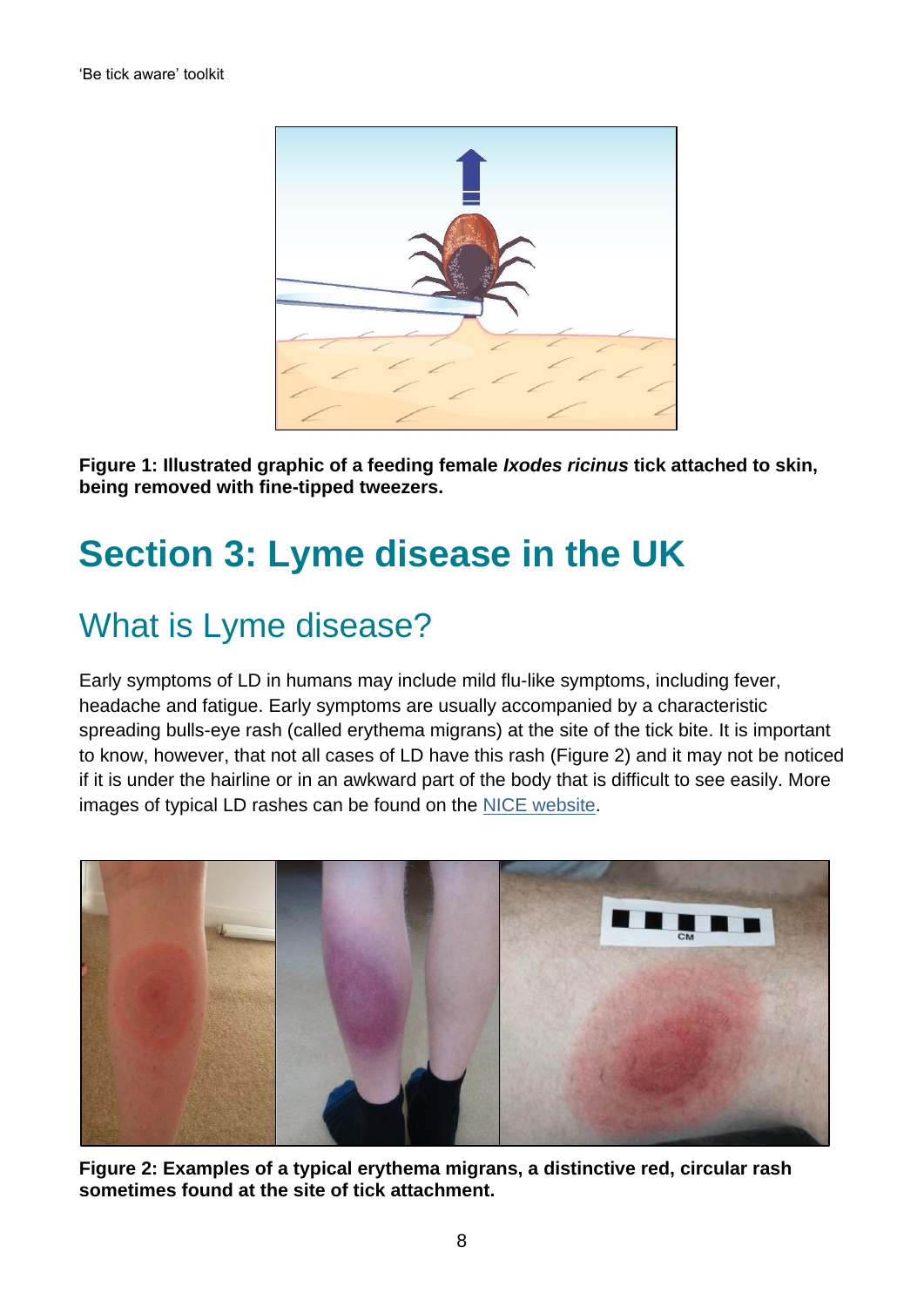### <span id="page-8-0"></span>How is Lyme disease treated?

LD is treatable with a course of antibiotics in accordance with [national guidelines.](https://www.nice.org.uk/guidance/ng95) However, if left untreated, the infection can spread to affect the nervous system, joints, or the heart. In the UK, prophylactic antibiotic treatment following a tick bite is not recommended.

More information on Lyme disease treatment can be found on the [government website.](http://www.gov.uk/government/collections/lyme-disease-guidance-data-and-analysis)

#### <span id="page-8-1"></span>How is Lyme disease transmitted?

In nature, the bacteria that cause LD are carried in the blood of wild animals (hosts), primarily small mammals and birds. Ticks feeding on an infected animal will take in the bacteria, which remain in the tick for the rest of its life. When an infected tick bites and feeds on a human, the bacteria can be passed on via the ticks' saliva. It should be remembered that not all ticks will carry the bacterium which causes LD and not all bites from an infected tick will result in human LD.

#### <span id="page-8-2"></span>Who is at risk of acquiring Lyme disease?

Approximately 1,500 laboratory confirmed cases are reported annually in England and Wales, with around 15% of these cases acquired overseas. Based on laboratory-confirmed LD, cases occur in people of all ages and both sexes are equally susceptible. Peaks in cases are seen in those aged between 45 and 64 years, followed by those aged 25 to 44 years. Cases have been reported from most areas in England and Wales, but more frequently from parts of Southern England. Cases diagnosed in the UK may include those who acquired the infection through a tick bite in another country. More information on laboratory-confirmed case numbers can be found on the [GOV.UK](https://www.gov.uk/government/publications/lyme-borreliosis-epidemiology/lyme-borreliosis-epidemiology-and-surveillance) website.

### <span id="page-8-3"></span>When is there a risk of acquiring Lyme disease?

In the UK, new cases of LD are most commonly diagnosed during the summer season, coinciding with tick activity and high levels of outdoor human activity that may result in tick exposure. Cases are reported throughout the year but nearly half of diagnosed cases occur in July, August and September. Most of these cases were probably acquired in late spring (when tick activity is high) and early summer, allowing for the time period between being bitten, developing symptoms, and developing levels of antibodies high enough to give positive results in laboratory tests.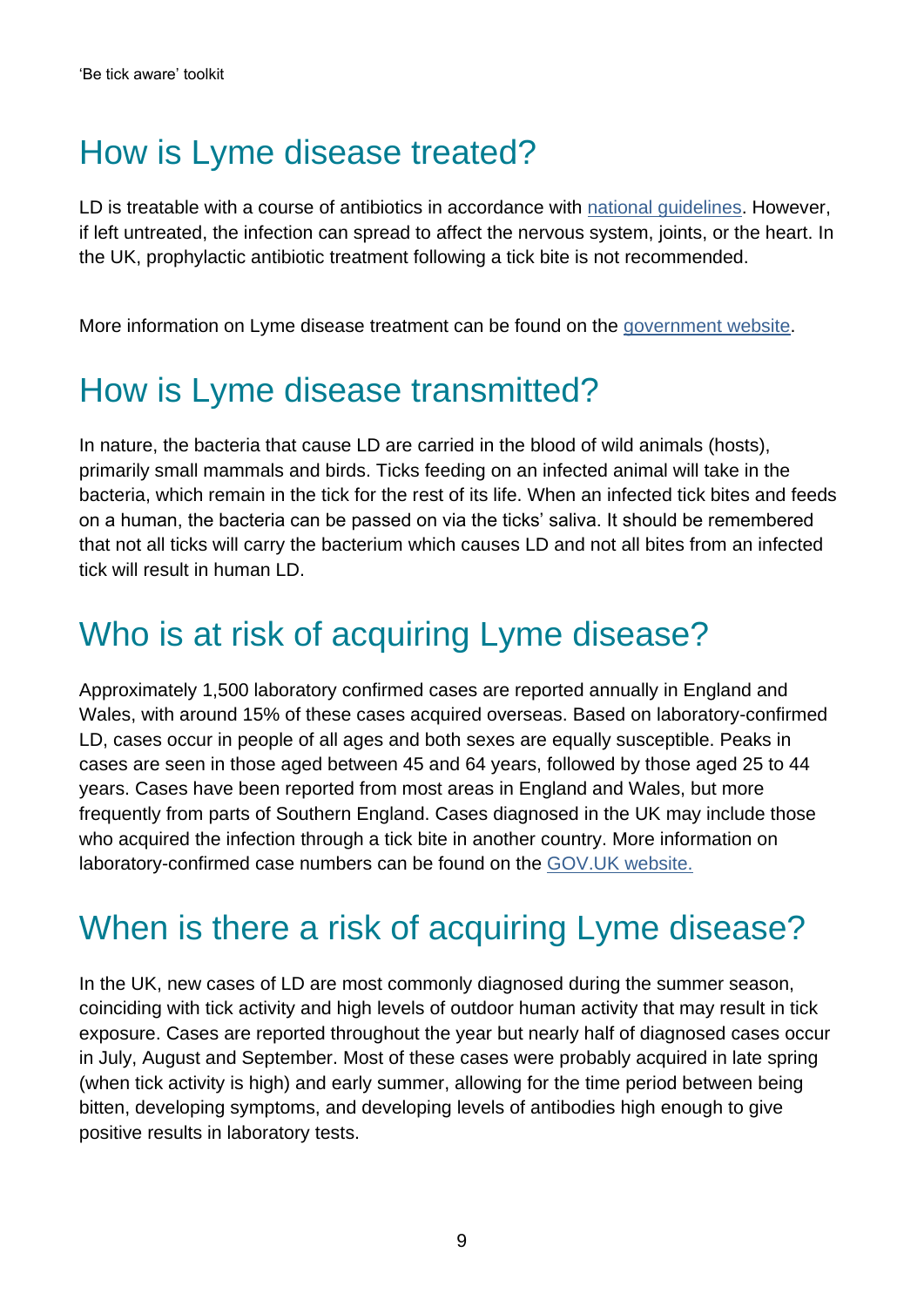Travellers overseas should be aware that there can be a risk of LD in other countries, and some may have much higher LD incidence rates than in the UK. Tick bites can occur at any time of the year, so it is important to be tick aware when travelling.

## <span id="page-9-0"></span>Has the risk increased in England and Wales?

Information on laboratory-confirmed cases of LD is collated nationally, and the number of such cases in England and Wales has been increasing annually. Cases diagnosed and treated on the basis of clinical features and a history of tick bite/exposure, but without laboratory-confirmed tests, are not recorded. Several factors have likely contributed to the rise in laboratory-confirmed cases including; increased awareness, improved diagnostics and enhanced surveillance of LD, geographical expansion of ticks and possible extensions of tick activity periods, changes in wildlife population abundance and distribution and humaninduced habitat or behavioural changes that have resulted in more chance encounters between humans and infected ticks.

#### <span id="page-9-1"></span>How can Lyme disease be prevented?

There is no licenced vaccine for LD, so improving tick awareness and adopting tick bite prevention behaviours are the best measures to reduce the risk of developing LD.

#### <span id="page-9-2"></span>Is Lyme disease the only tick-borne disease in England and Wales?

The bacteria that cause LD are the most common pathogens in UK ticks. However, ticks can carry other microorganisms that, if transmitted to humans by a tick bite, may cause other tick-borne diseases.

Ticks infected with tick-borne encephalitis (TBE) virus have been found in a small number of areas in England, and on rare occasions, locally acquired probable cases of human TBE disease have been reported. The risk of this virus to the health of the general population in England has been assessed as very low. The risk of contracting LD from ticks in the UK is far higher (approximately 10,000 times) than contracting TBE.

Signs and symptoms of tick-borne encephalitis are available on the [NHS website.](https://www.nhs.uk/conditions/tick-borne-encephalitis/)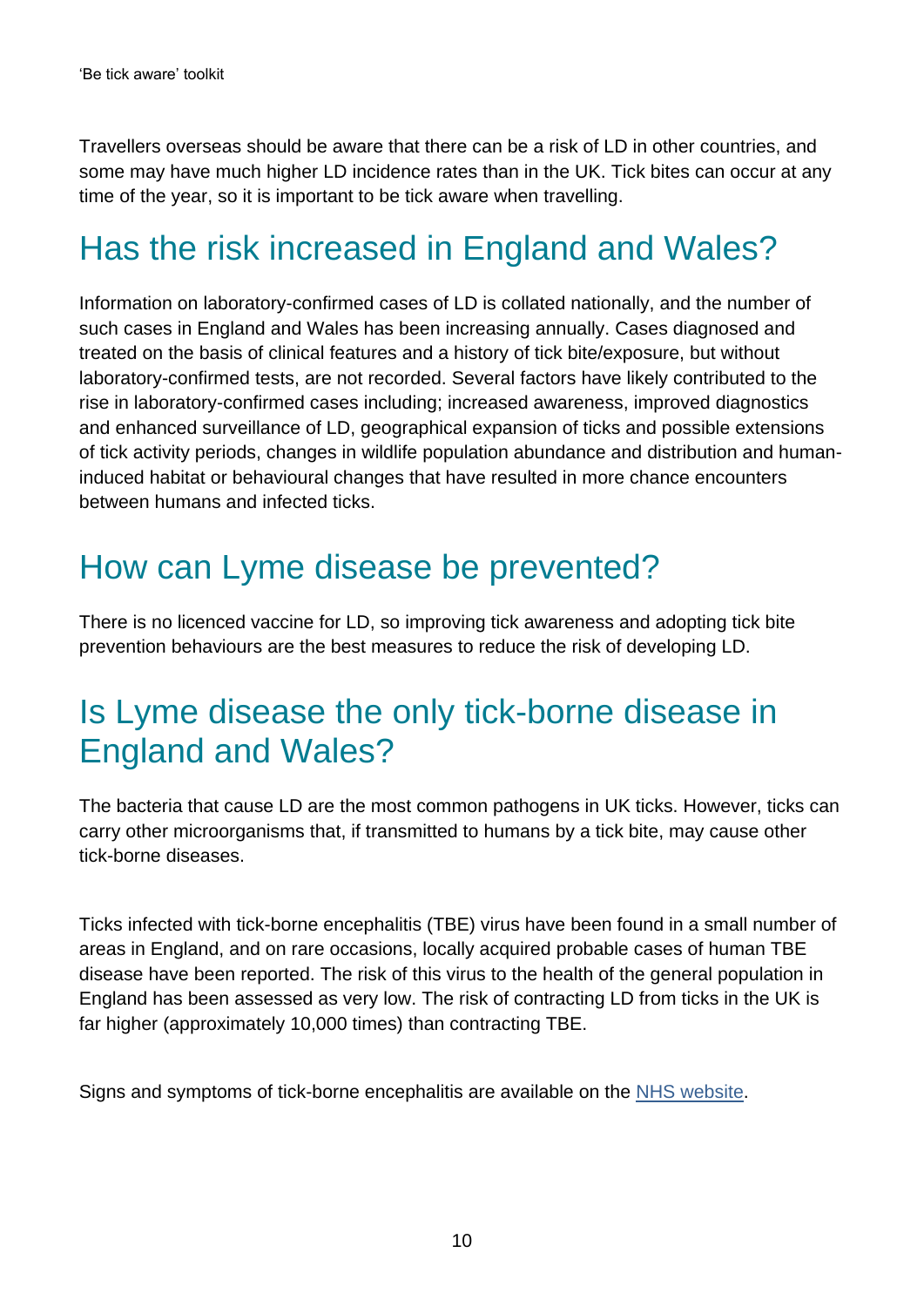# <span id="page-10-0"></span>**Section 4 - Raising tick awareness**

#### <span id="page-10-1"></span>Why is raising tick awareness important?

Research has shown that knowledge of ticks and perceptions of risk concerning tick-borne infections are associated with protective health behaviours. Research conducted by UKHSA has suggested that tick checking is one of the most effective and well accepted protective behaviours that can be used to potentially reduce the risk of acquiring tick-borne pathogens. In addition, the provision of information on ticks does not discourage the public from visiting the countryside, which is important for improving health and wellbeing.

#### <span id="page-10-2"></span>What are the key tick awareness messages?

The key message from UKHSA is to 'be tick aware**'**. Members of the public who are tick aware should know:

- what ticks are, what they look like and where
- where they might be exposed to ticks
- how to be vigilant for ticks when outdoors
- how to carry out regular tick checks after spending time outdoors
- how to safely remove attached ticks if they are found
- how to spot disease symptoms and when to seek healthcare advice

[Appendix 1](#page-18-0) contains an extended list of key facts and messages that incorporate findings from scientific research on ticks and tick ecology that are specific to the UK, and also behaviour change theory. The key messages of carrying out regular tick checks, supported with information on how to do this and how to remove ticks safely, results from research investigating the personal perceived risk that individuals may have towards tick bite risk, and preferences for preventive behaviours.

Many tick bite prevention behaviours and advice are not readily adopted by the public, because it is felt that changing clothing, wearing repellents, or avoiding particular areas will spoil their enjoyment of the countryside. Our key messages promote simple behavioural approaches that emphasize the importance of carrying out regular daily tick checks, correct tick removal and disease symptom recognition. Highlighting the simplicity of tick checks and the importance of removing ticks promptly empowers individuals with knowledge to help protect themselves and reduce the chance of tick-borne infections.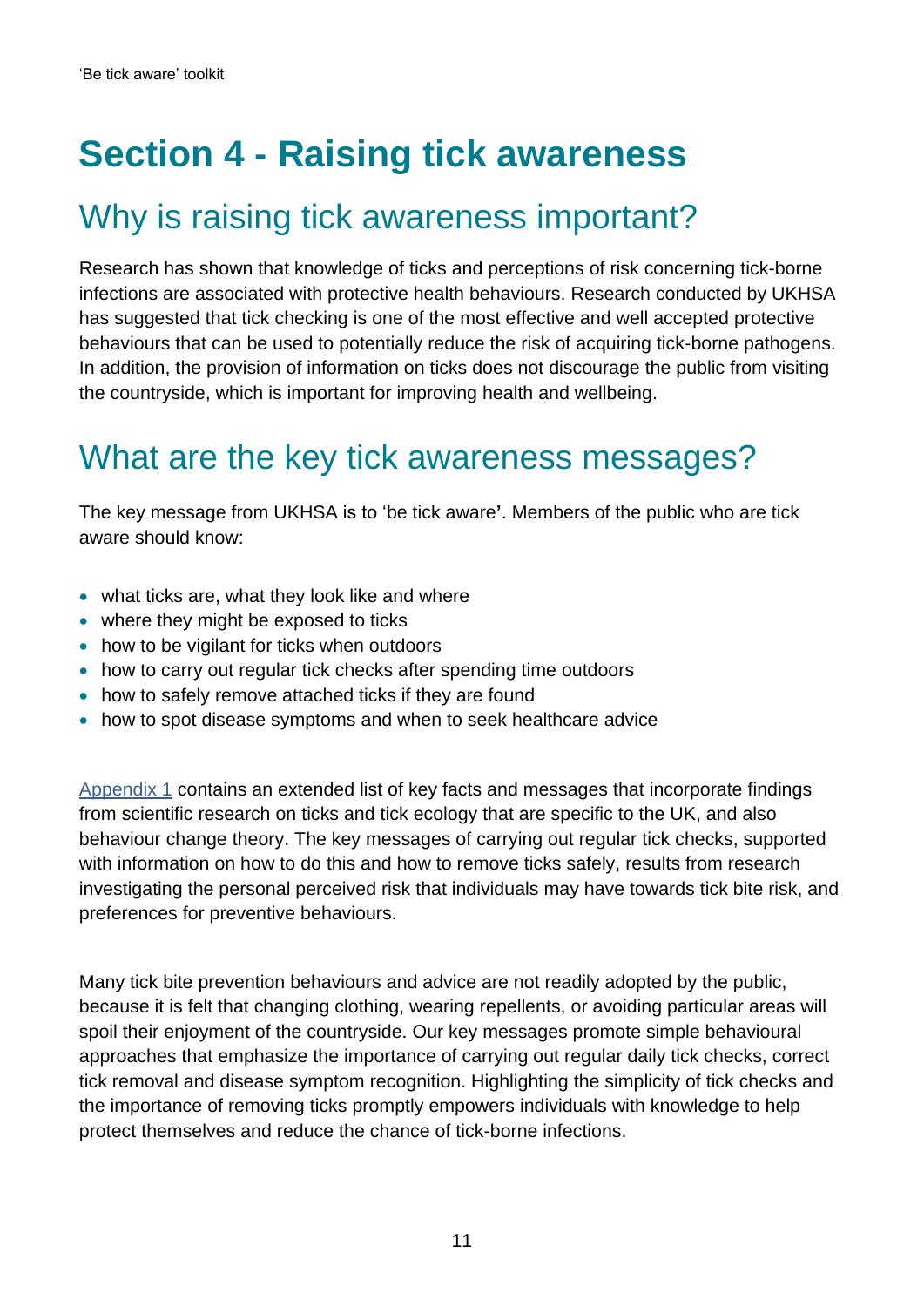### <span id="page-11-0"></span>Options for promoting tick awareness

Tick awareness can be improved at the local level using the key messages and facts in this toolkit via a number of options.

#### **Option 1: Signposting**

This focuses on pointing members of the public in the direction of key health information on ticks and tick-borne diseases. Such information can be found on the NHS and UKHSA websites (see [tools](#page-15-0) below). Links to websites can be placed on local authority or other locally focused websites, to enable members of the public easy access to correct information on ticks and tick-borne diseases.

#### **Option 2: Co-branding and locally developed materials**

[Tick awareness materials](https://www.gov.uk/government/publications/tick-bite-risks-and-prevention-of-lyme-disease) in the form of a poster and leaflet are available as part of this toolkit (see [tools](#page-15-0) below). They can be used as they are, or local authorities (or other stakeholders) can add their logos to the templates, allowing co-branding. Alternatively, any information contained within this toolkit can be used to develop bespoke tick awareness materials for use at the local level (that would have local authority branding, and acknowledgement that the information came from UKHSA). Such materials can be placed on local authority (or other stakeholder) websites (see [tools](#page-15-0) below).

#### **Option 3: Campaign**

Campaigns involve using additional methods to disseminate tick awareness information. It is recommended that both print and social media networks are used to support message delivery. UKHSA, co-branded or locally developed tick awareness materials can be printed and disseminated to general practices, parish councils, pharmacies, minor injury units, primary schools, Scouts, Guides, mental health partnerships and other local relevant groups. In addition, outreach events can be used to showcase tick awareness materials, allowing for direct engagement with members of the public. Locally led events can be held to stimulate discussion and raise awareness and if resources allow, tick removal tools can be disseminated as part of these activities.

#### <span id="page-11-1"></span>Key stakeholders – working in partnership

Local authority, public health and communications representatives are encouraged to engage with local media around raising tick awareness, particularly if choosing option 3. For example, you could join UKHSA's efforts to engage with a range of groups whose patients, residents, visitors or participants may be exposed to ticks, such as outdoor pursuits groups, Areas of Outstanding Natural Beauty (AONB), National Parks, Wildlife Trusts, Scouts and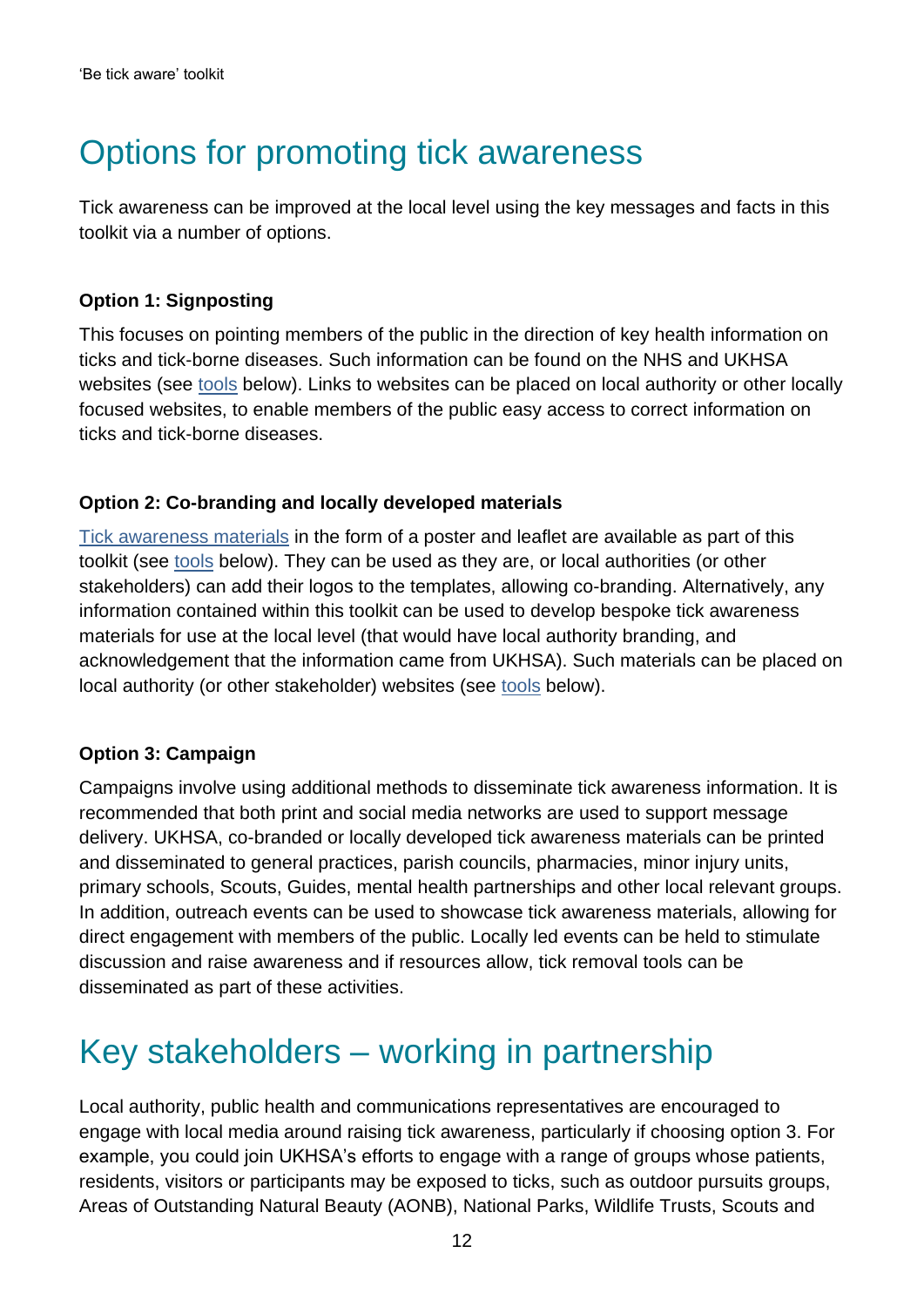Guides, across England, to further spread the message of tick awareness. You may also be able to encourage local businesses, veterinary practices and GP surgeries to promote awareness among their clients.

#### <span id="page-12-0"></span>Social media

Social media can be utilised for all the above options and can be issued as necessary by relevant communications/public health teams (see [tools](#page-15-0) below). Social media can also be useful in promoting outreach events to build interest and momentum ahead of time. If members of the public agree, you can take photos during outreach events so they can be used in future social media promotions.

Twitter or Facebook messages can be issued at particular times of the year to promote tick awareness, for example, in line with peak tick activity or other events that might be used to promote tick awareness such as summer safety events.

UKHSA use the following hashtags #TickAwareness**,** #BeTickAware and #BeLymeAware and we encourage you to follow us on Twitter and re-tweet our messages where relevant. The following points can act as guidance when using social media to promote tick awareness.

- 1. Use #TickAwareness, #BeTickAware and #BeLymeAware in tweets where possible, and encourage stakeholders to use the same as this could help the topic to 'trend' and appear on more feeds.
- 2. Engage with people who reply to your tweets/posts with questions or comments to continue momentum.
- 3. Interact with relevant partners and follow their Twitter feeds, for example, local media outlets and NGOs, local MPs and local authorities in and around your area. Ask them to re-tweet messages and build a relationship with them.
- 4. As well as encouraging your followers and local organisations/contacts to re-tweet your messages, it is important to ensure you do the same and re-tweet relevant and interesting messages surrounding tick awareness.

### <span id="page-12-1"></span>Outreach events

Face-to-face events can be organised locally and ideally would happen in the spring or early summer when tick activity increases and when people are more likely to take part in outdoor activities. Such events could include presenting an information stand or holding a discussion group within a public space where people can find out more about ticks and tick-borne disease. These events could utilise UKHSA, co-branded or locally developed materials and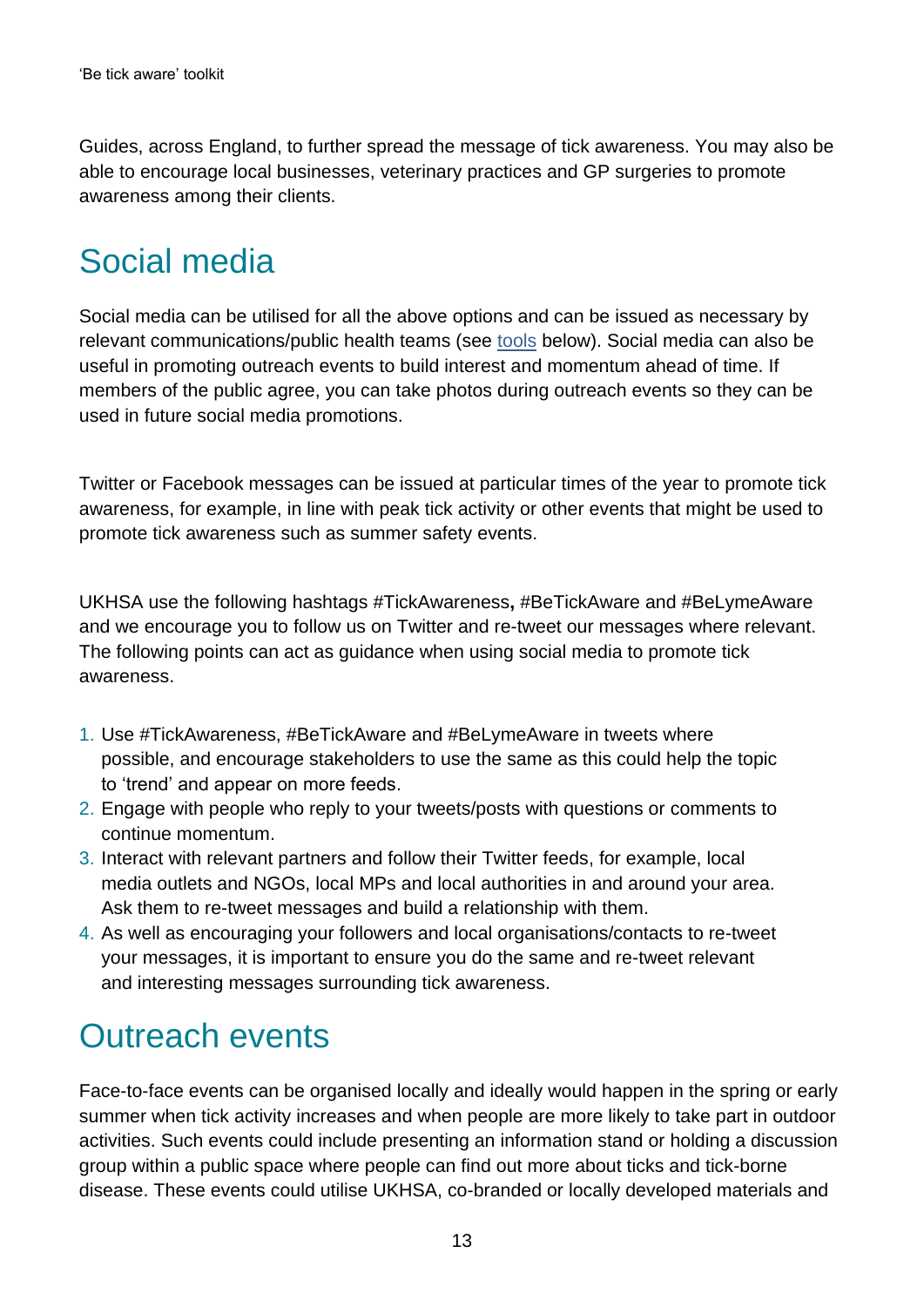could provide opportunity for attendees to receive practical advice on tick removal. Such events also provide an opportunity to answer specific questions or queries from members of the public, allowing a better understanding of what tick-related issues may be affecting the local population. Outreach events could be targeted to specific 'at risk' groups and tailored to suit local needs. At risk groups can include those who take part in recreational outdoor pursuits (walkers, off-road cyclists, anglers, horse-riders, among others), school-aged children and occupational groups such as countryside officers, conservation officers and other outdoor workers.

In addition to social media, engaging local media can also help promote outreach events. It will be beneficial to involve local media at 3 key times.

- 1. Pre-event**:** when you can issue press materials to flag upcoming events to relevant media titles in the area in the hope of driving footfall and securing coverage.
- 2. During the event**:** when local media can be encouraged to attend and interact with the public and those running the event; capturing images or interviews where key messages can be promoted.
- 3. Post-event: to provide feedback on engagement rates and lessons learned.

## <span id="page-13-0"></span>**Timing**

It is important to share key tick awareness messaging at appropriate times of the year to remind the public to be on the lookout for ticks, and to consider adopting some simple tick bite preventive behaviours.

UKHSA are encouraging the promotion of tick awareness at 2 key time periods which present the biggest risk in terms of exposure to ticks; the start of the tick season (March and April) and the time of year when most tick bites are reported to UKHSA (June). During these time periods, key tick awareness messages could be shared via social media, to remind people to 'be tick aware'. UKHSA would also aim to promote key messages at these times, allowing for consistent and coordinated messages to be delivered. These timings are a guide, however, and tick awareness messaging can coincide with other public health events, for example, sun awareness, keeping safe in the countryside or physical activity, if these are more appropriate locally.

### <span id="page-13-1"></span>Event feedback

It is important to obtain feedback during events to raise tick awareness, taking on board comments from stakeholders particularly to evaluate the success of campaigns and to tailor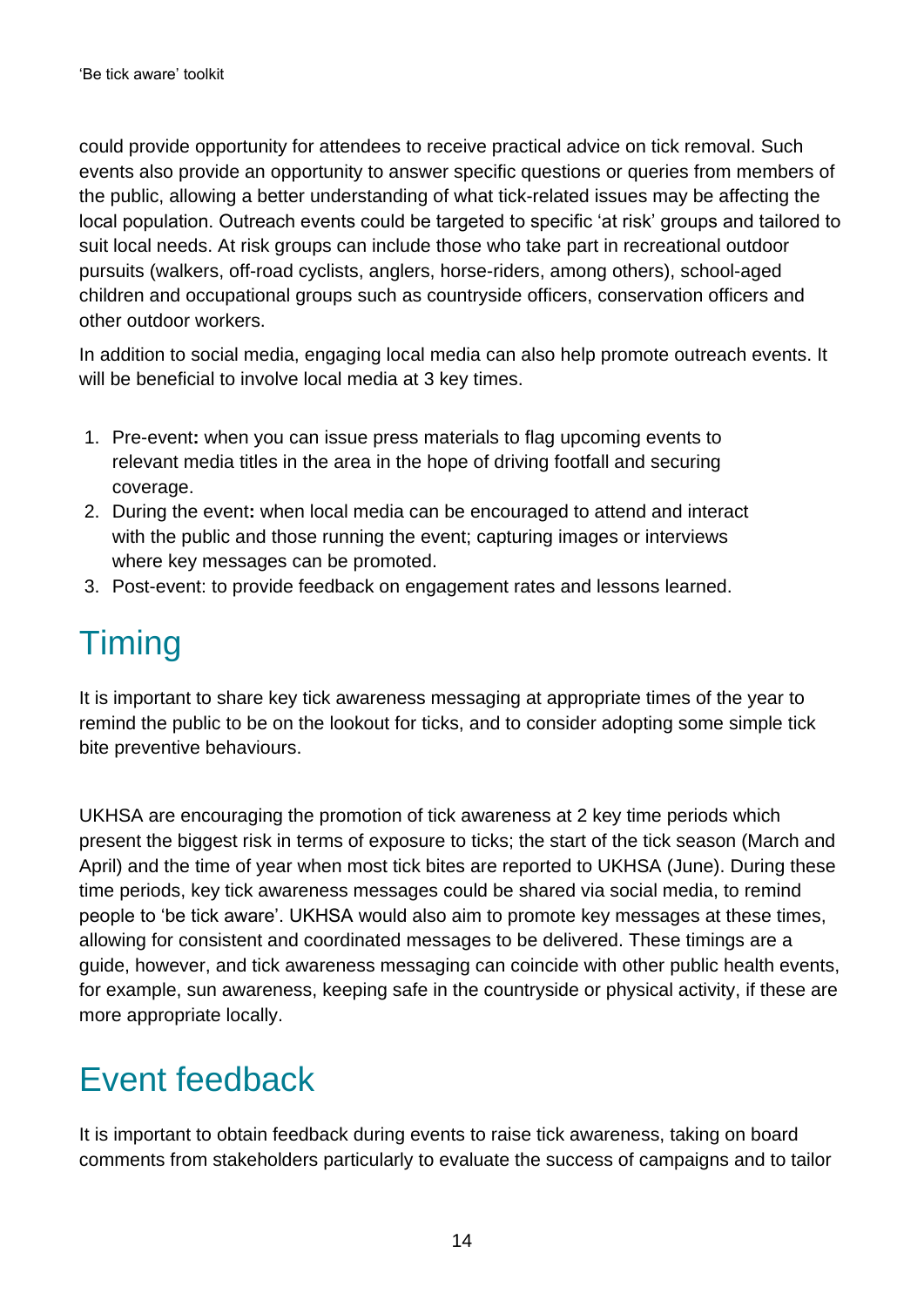future messaging or materials to local needs. We would encourage you to follow your own local guidance in evaluating campaign work.

#### <span id="page-14-0"></span>Do's and do not's of raising tick awareness

**Do** communicate the importance of spending time outdoors, and the health benefits of leading an active life through participation in outdoor events.

**Do** talk about the simplicity of carrying out regular tick checks, highlighting the different areas that need checking on children and adults, and encourage individuals to make this part of their daily routine after spending time outdoors.

**Do** discuss tick awareness in the context of the health risk of tick-borne diseases, particularly LD, so that the audience appreciate the importance of checking for ticks regularly and removing them safely and promptly.

**Do** refer people to the [NHS website](http://www.nhs.uk/) for information about the symptoms of LD and other rarer tick-borne diseases, for example, tick-borne encephalitis. Encourage individuals who think they are exhibiting symptoms to contact their GP or dial NHS 111 promptly.

**Do** be mindful that there is a lot of online material available on ticks and LD, much of which stems from the United States, and may not be directly relevant to the situation in the UK. The messages that form part of this toolkit are directly relevant to the UK.

**Do** communicate that the risk of contracting LD in the UK is far higher than any other tickborne disease. Although tick-borne encephalitis virus has been found in ticks in England, and on rare occasions, locally acquired probable human cases have been reported, the risk of this virus to the health of the general population in England has been assessed as very low. The risk of contracting LD from ticks in the UK is about 10,000 times higher than contracting TBE.

**Do** contact UKHSA if you have any further queries on raising tick awareness in your area.

**Do not** offer alternative suggestions of tick removal that may be common misconceptions or beliefs about how ticks can be removed. The messages included in this toolkit are based on scientific evidence and are the safer methods to remove ticks in order to minimise infection.

**Do not** attempt to make any clinical diagnoses if presented with a tick bite, or rash or other possible symptoms of tick-borne disease. The public should contact their GP or dial NHS 111 promptly for further advice.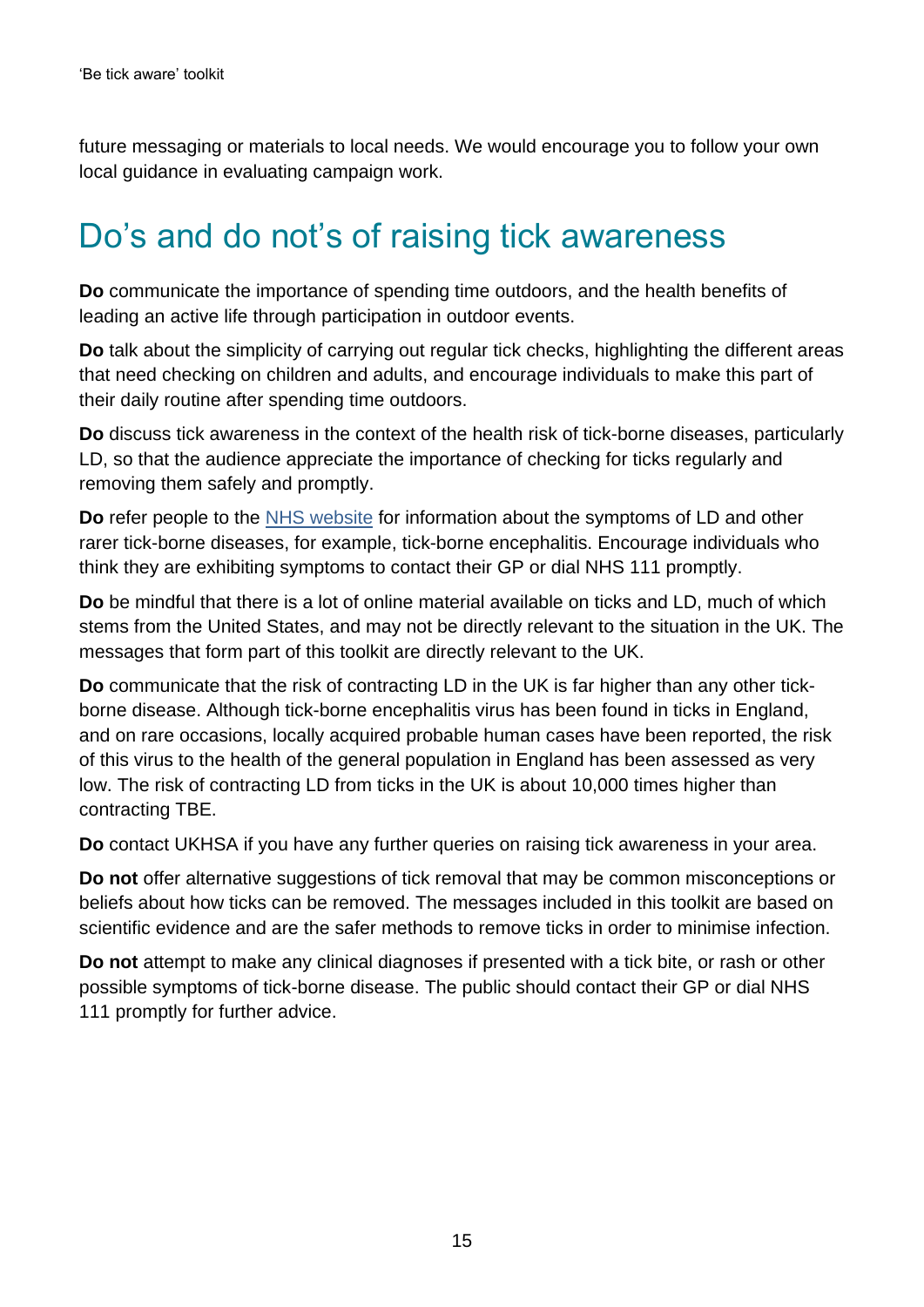### <span id="page-15-0"></span>What tools are available to help raise awareness?

Along with this toolkit, accompanying files containing a tick awareness leaflet, poster and images have been made [available.](https://www.gov.uk/government/publications/tick-bite-risks-and-prevention-of-lyme-disease) Local authority logos can be added to the leaflet and poster templates, by copying your logo into the top right-hand corner. Both templates will look faded upon opening, but printing or saving as a pdf will correct this.



The following linked materials from UKHSA are also available for you to use when raising awareness of ticks.

- 1. [Poster and leaflet images.](https://app.box.com/s/jygwbmlt7imqts2equhht5w6hrfklzcu)
- 2. [Lyme disease: signs and symptoms.](http://www.gov.uk/government/uploads/system/uploads/attachment_data/file/463701/LymeDisease_SignsAndSymptoms.pdf)
- 3. UKHSA'[sTick Surveillance Scheme.](https://www.gov.uk/guidance/tick-surveillance-scheme)
- 4. Public health matters [blog.](https://publichealthmatters.blog.gov.uk/2014/03/24/tips-and-tricks-to-stay-safe-from-ticks/)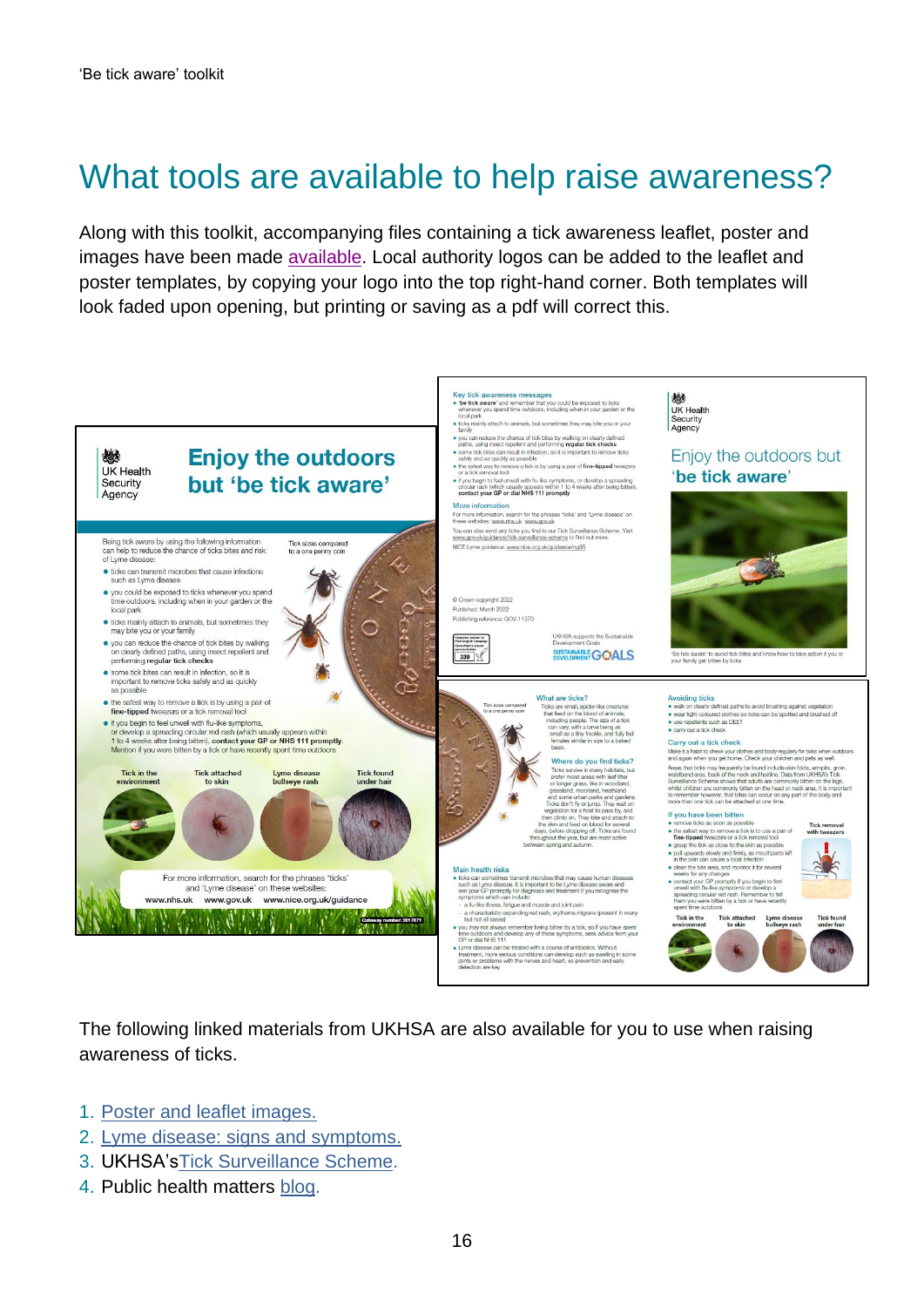5. Watch out, ticks about! YouTube tick awareness [video.](https://www.youtube.com/watch?v=HzR1eja6Wa8)

#### <span id="page-16-0"></span>Other examples of co-branding and own branded materials

Wiltshire Council have produced a range of tick awarenesss materials which can be found on their [website](http://www.wiltshire.gov.uk/public-health-tick-awareness) and include a leaflet and and poster.

Bath and North East Somerset Council have also produced a [leaflet](http://www.bathnes.gov.uk/sites/default/files/tick_aware_leaflet.pdf) and [poster](http://www.bathnes.gov.uk/sites/default/files/tick_aware_poster.pdf) which can be found online.

The following links to the NHS website may also be of use:

- 1[.An overview of Lyme disease](https://www.nhs.uk/conditions/lyme-disease/)
- 2[.An overview of insect bites and stings](https://www.nhs.uk/conditions/insect-bites-and-stings/symptoms/)
- 3[.An overview of tick-borne encephalitis](https://www.nhs.uk/conditions/tick-borne-encephalitis/)

[NICE](https://www.nice.org.uk/guidance/ng95) provides more information on the diagnosis and [management of Lyme disease.](https://www.nice.org.uk/guidance/ng95/resources/lyme-disease-rash-images-pdf-4792273597)

If you need more support using or developing tick awareness materials, please contact [tick@ukhsa.gov.uk](mailto:tick@ukhsa.gov.uk)

#### <span id="page-16-1"></span>Example Tweets

Example Twitter posts about ticks and LD that can be used for your own campaigns are covered below. These include key public health messages and supplementary facts about ticks.

Public health messages:

- Tick activity increases in spring and peaks between April and June, and this is when tick bite risk is highest #TickAwareness #BeTickAware
- Spring is a great time to be outside, but don't forget to #BeTickAware; get tips on how to stay safe here goo.gl/CLXgbt #TickAwareness
- Carry out a #TickCheck after outdoor activities: look and feel for attached ticks on you, your family and pets #TickAwareness #BeTickAware
- If you do get bitten, #BeTickAware and remove the tick quickly and correctly to reduce any potential risk of infection #TickAwareness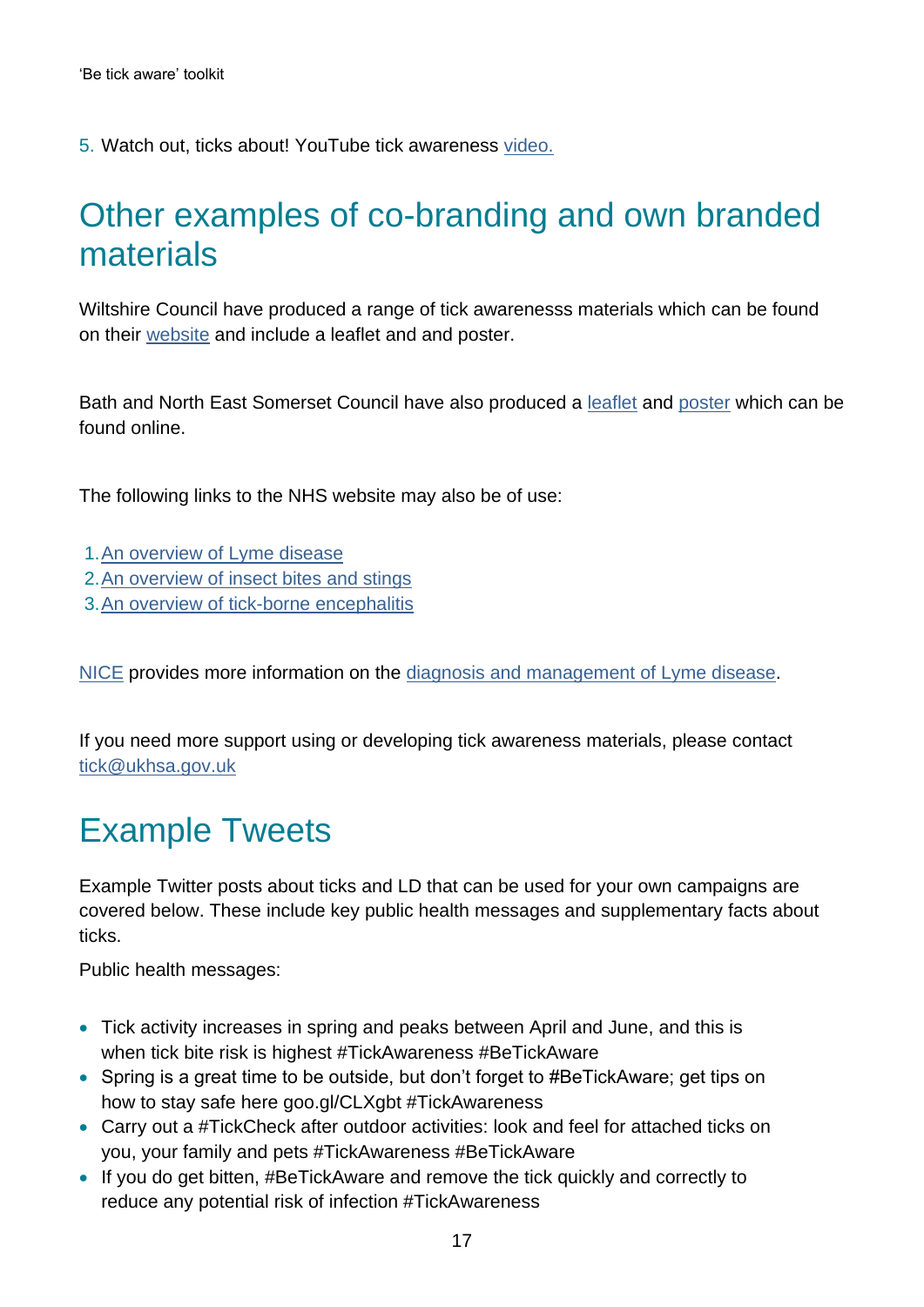- #BeTickAware: walk on paths, avoid dense vegetation, wear light coloured clothes so ticks can be seen and removed goo.gl/CLXgbt #TickAwareness
- #BeTickAware by knowing what ticks look like, where they can be found and practice prevention behaviours to avoid bites #TickAwareness
- If you do get bitten, #BeTickAware and remove the tick quickly and correctly to reduce any potential risk of infection #TickAwareness
- Remove ticks with fine-tipped tweezers, grip the head as close to the skin as possible and pull upwards #TickAwareness #BeTickAware
- Once the tick is removed, wipe the bite site with antibacterial wipes to prevent infection in the wound #TickAwareness #BeTickAware
- #MythBust: don't burn ticks or cover in Vaseline as they may regurgitate stomach content and cause infection #TickAwareness #BeTickAware
- The most common human disease transmitted by ticks is #LymeDisease. To stay safe #BeTickAware. If you are bitten #BeLymeAware and act early
- #BeLymeAware: A common early sign of #LymeDisease is a circular rash that can look like a bulls-eye. The rash may enlarge over days / weeks.
- Help your GP #BeLymeAware: Tell them if you feel unwell after spending time in woodland, heath, parks or gardens where ticks could live.
- #BeLymeAware: if you are given antibiotics for #LymeDisease, take the full course even if you start to feel better.
- #BeLymeAware: Not everyone gets a bulls-eye rash. Sometimes #LymeDisease may feel like mild 'flu. Sharp / prickly nerve pains may be felt.
- Blood tests for #LymeDisease can be negative early in the infection. You may need to be retested a few weeks later. #BeLymeAware.

#### Tick facts:

- Ticks are small arachnids that feed on blood of animals and can transmit pathogens that cause infections #TickAwareness #BeTickAware
- There are 22 tick species in the UK, the deer/sheep/castor bean tick (*Ixodes ricinus*) most commonly bites people #TickAwareness #BeTickAware
- Ticks have 3 active life stages: larvae, nymphs, adults. They develop to the next life stage after a blood meal #TickAwareness #BeTickAware
- Different life stages of ticks feed on different hosts; it can take three years to complete its life cycle #TickAwareness #BeTickAware
- Ticks climb up vegetation and wait for a host; they use sensory organs to detect CO2, light or body heat #TickAwareness #BeTickAware
- After feeding, ticks drop off the host into the vegetation to digest and moult into the next life stage #TickAwareness #BeTickAware
- Ticks require dense ground vegetation to prevent drying out and can be found in woodlands, grasslands and moorlands #TickAwareness #BeTickAware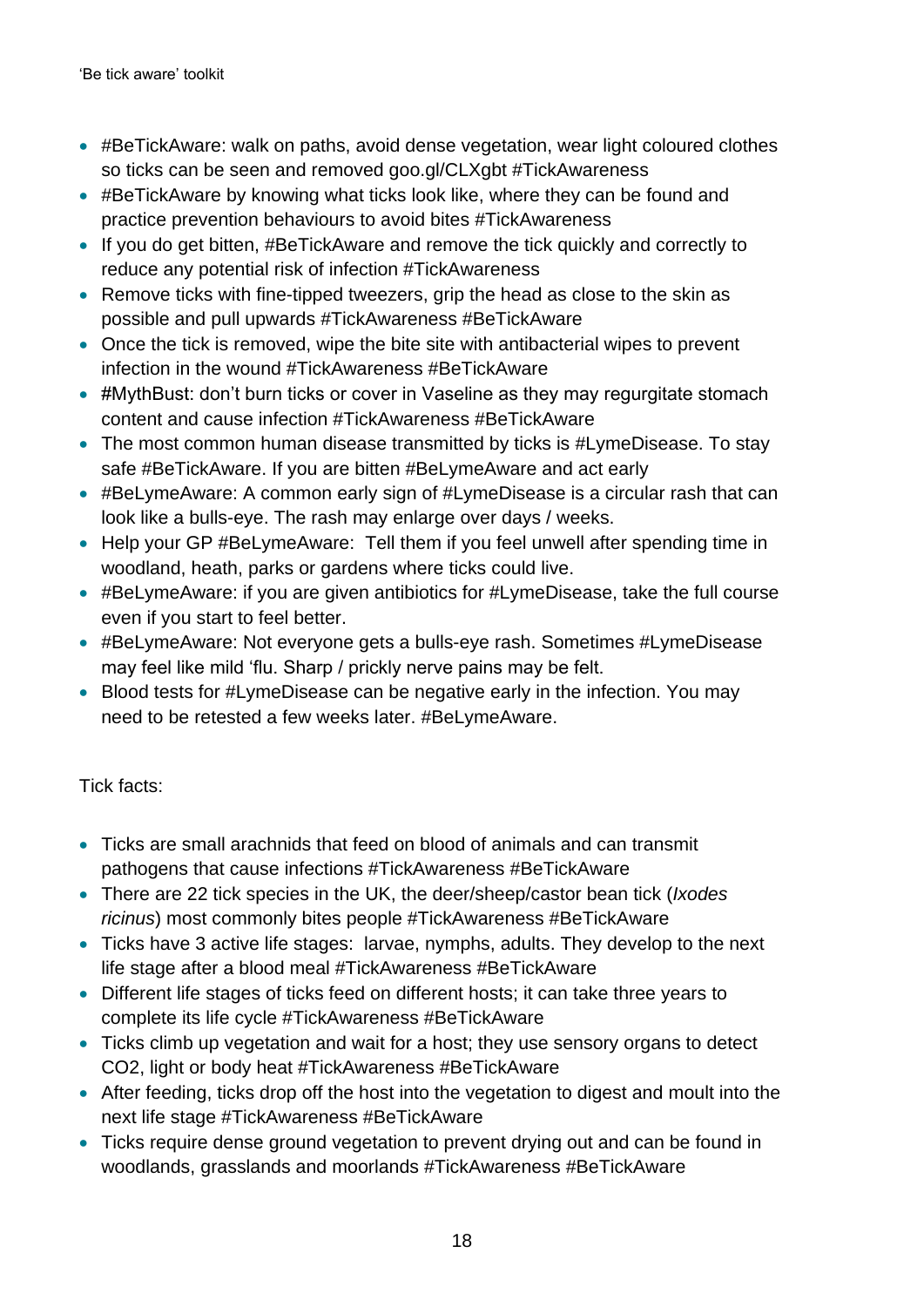• Ticks are carried by hosts whilst feeding; wildlife hosts include deer, small mammals, foxes, badgers and birds #TickAwareness #BeTickAware

## <span id="page-18-0"></span>**Appendix 1: Key facts/messages that can be included in tick awareness messaging**

In the use of any of the materials included in this toolkit, the following accreditation statement should be used: "This text has been provided by UK Health Security Agency, whose mission is to make the nation health secure." It is recommended that the information below remains unchanged to ensure that consistent information is used for tick awareness activities delivered at the local level.

#### <span id="page-18-1"></span>Primary messages

Tick awareness is an important step towards reducing the chance of getting a tick-borne disease like Lyme disease. Lyme disease is the most common tick-borne infection in the UK.

Tick awareness messaging aims to increase knowledge about ticks, tick bites and the associated health risks, provide clear guidance on tick removal and symptom recognition and encourage the adoption of tick bite prevention behaviours.

Being tick aware by knowing what ticks look like, where they can be found, and practising prevention behaviours will help to avoid tick bites.

Make it a habit to carry out a tick check – an easy way to make sure you haven't picked up a tick while outdoors.

Look over your clothes and body regularly if you're outdoors and brush off any ticks you see.

Carry out a thorough tick check when at home by removing your clothing and having a good look and feel for ticks – look out for anything as small as a speck of dirt or a freckle.

If you do get bitten, removing the tick quickly and correctly can help to reduce any potential risk of infection.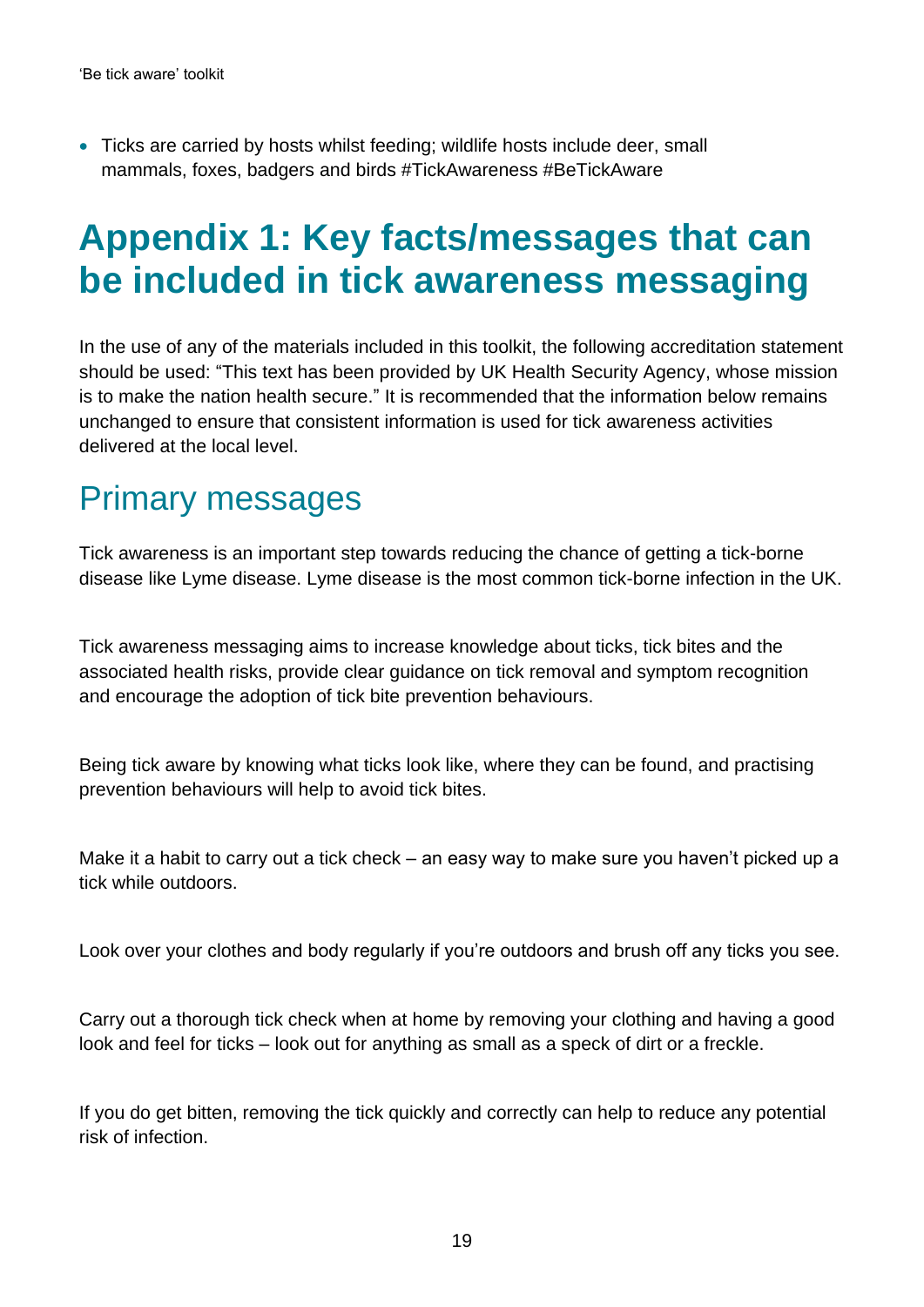Being bitten by a tick doesn't mean you'll definitely get Lyme disease as not all ticks carry Lyme-causing bacteria. If you are bitten by a tick infected with Lyme-causing bacteria, you can reduce the chances of the bacteria being transmitted by removing the tick quickly.

Prompt removal of ticks is the best way to reduce the chance of tick-borne pathogens being transmitted to humans by feeding ticks. This is true for Lyme disease and other much rarer tick-borne diseases such as tick-borne encephalitis (TBE).

A characteristic expanding rash, erythema migrans, is present in most **but not all** cases of Lyme disease. Seek advice from your GP or dial NHS 111 if you feel unwell after being bitten by a tick, even when you don't have a rash.

Contact your GP or dial NHS 111 if you begin to feel unwell and remember to tell them you were bitten by a tick or have recently spent time outdoors.

### <span id="page-19-0"></span>Secondary messages

Take simple steps to avoid coming into contact with ticks such as walking on clearly defined paths, avoiding dense vegetation, wearing light coloured clothing so ticks can be easily spotted and brushed off, or using a repellent such as DEET.

If you have been bitten by a tick:

- remove the tick as soon as possible
- the safest way to remove a tick is to use a pair of fine-tipped tweezers, or a tick removal tool
- grasp the tick as close to the skin as possible and pull upwards slowly and firmly, as mouthparts left in the skin can cause a local infection
- once removed, apply antiseptic to the bite area, or wash with soap and water and keep an eye on it for several weeks for any changes

Tick bites may not hurt and you don't always notice you've been bitten, so make sure you thoroughly check yourself, your children and your pets.

Young children are more commonly bitten on the head so carefully check around their neck, behind the ears and along the hairline.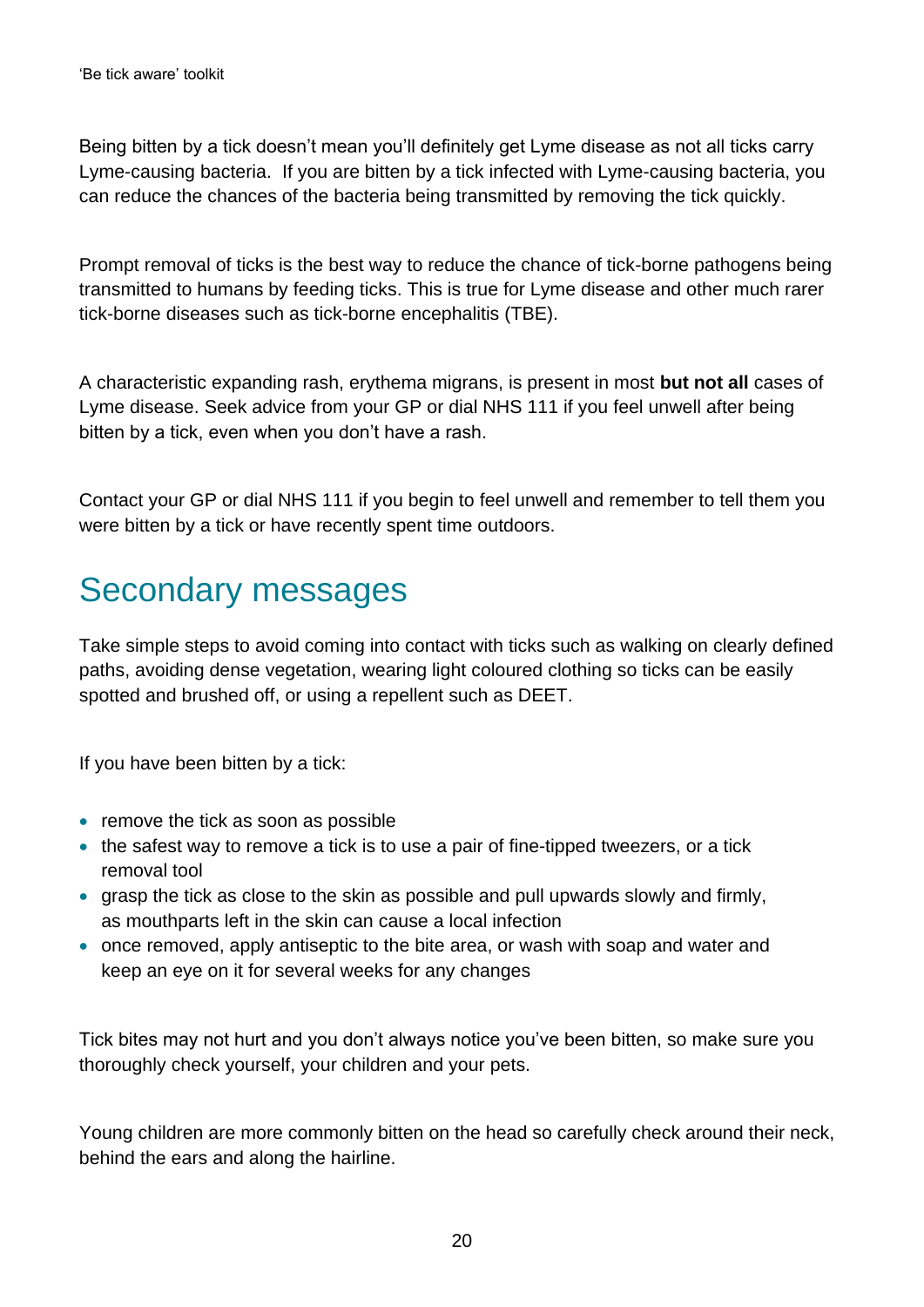### <span id="page-20-0"></span>Lyme disease facts

There are around 1,500 laboratory-confirmed cases of Lyme disease in England and Wales each year. Altogether it is estimated that there are 3000 to 4000 new cases of Lyme disease every year in England and Wales. Many cases of Lyme disease will be treated by doctors without the need for laboratory tests.

Lyme disease can generally be treated effectively with a short course of antibiotics, but if it's not treated or there is a delay in treatment, there's a risk you could develop more serious conditions such as nerve damage, joint pain or more rarely, heart problems.

The risk of infection increases the longer a tick remains attached to the skin; removing ticks promptly will reduce the chances of infection.

You may not always remember being bitten by a tick, so if you develop symptoms commonly seen with Lyme disease, seek advice from your GP or dial NHS 111, and remember to tell them you have recently spent time outdoors where you may have been exposed to ticks.

Many people with Lyme disease develop a distinctive spreading circular rash at the site of the tick bite, usually around 1 to 4 weeks after being bitten. However, around one in 3 people with Lyme disease do not report seeing a rash.

Other symptoms of Lyme disease include one or more of the following:

- flu-like symptoms such as tiredness, muscle pain, joint pain, headaches, a high temperature, chills, neck stiffness
- paralysis of the facial muscles, typically on one side
- nerve pains, which may be sharp or prickly

A small red circular patch may appear soon after the tick bite and persist for a few days. This is normal, but if the red patch does not disappear within a couple of weeks or it begins to spread outwards, it may indicate Lyme disease.

In most cases, Lyme disease can be treated with a 3-week course of antibiotics. It is important to finish the course of antibiotics, even if you feel better sooner.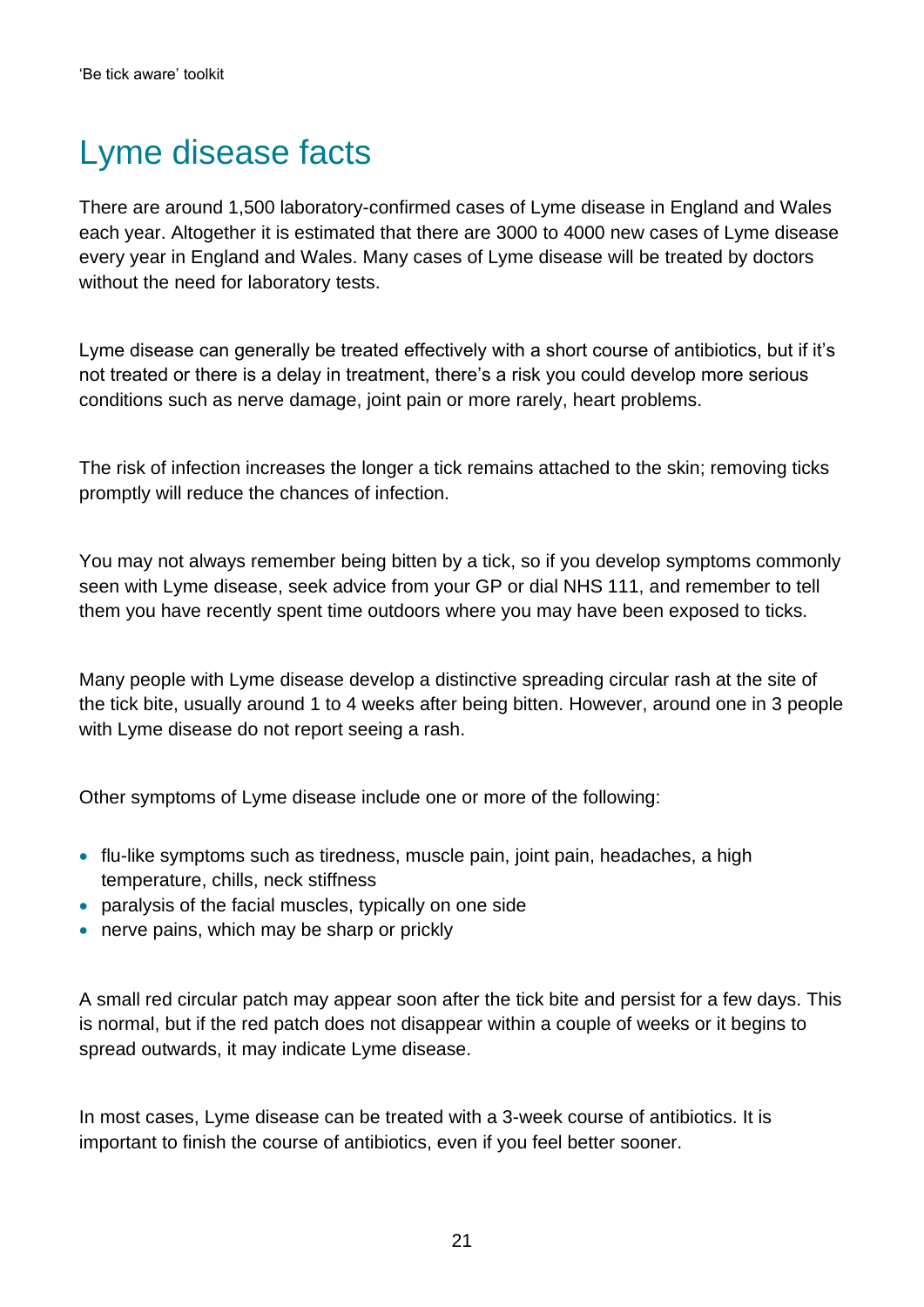Later symptoms of Lyme disease can include:

- pain and swelling in the joints
- problems affecting the nervous system numbness or pain in your limbs, paralysis of facial muscles, memory problems
- meningitis inflammation of the membranes surrounding your brain and spinal cord, which causes headaches, neck stiffness and increased sensitivity to light
- heart problems (rare), such as inflammation of the heart muscle (myocarditis) or sac surrounding the heart (pericarditis), heart block or heart failure

### <span id="page-21-0"></span>Tick facts

Ticks are arachnids, not insects, so are closely related to mites, spiders and scorpions. Ticks are small spider-like creatures that feed on the blood of animals, including people.

The most common tick in the UK is *Ixodes ricinus*, which is also known as the sheep, castor bean or deer tick. However, unlike its name suggests, this tick will feed on a wide range of mammals, birds and some reptiles, as well as people.

Ticks can be found in woodland, grassland, moorland and heathland, but also some urban parks, gardens and allotments, where there are areas of dense vegetation which create the correct humidity level for tick survival.

Ticks live in areas where the vegetation provides a thick, moist layer on the ground, such as found in woodlands, grasslands, heaths.

Ticks can be found throughout the year but are most active between spring and autumn.

Ticks do not fly or jump – they wait on the tips of vegetation for an animal to brush past and then climb on.

The tick life cycle is made up of 4 stages – the eggs, larvae, nymphs and adults.

Ticks feed on blood, during which they can pass on infections. Bacterial infections such as Lyme disease can be spread to humans when they are bitten by an infected tick.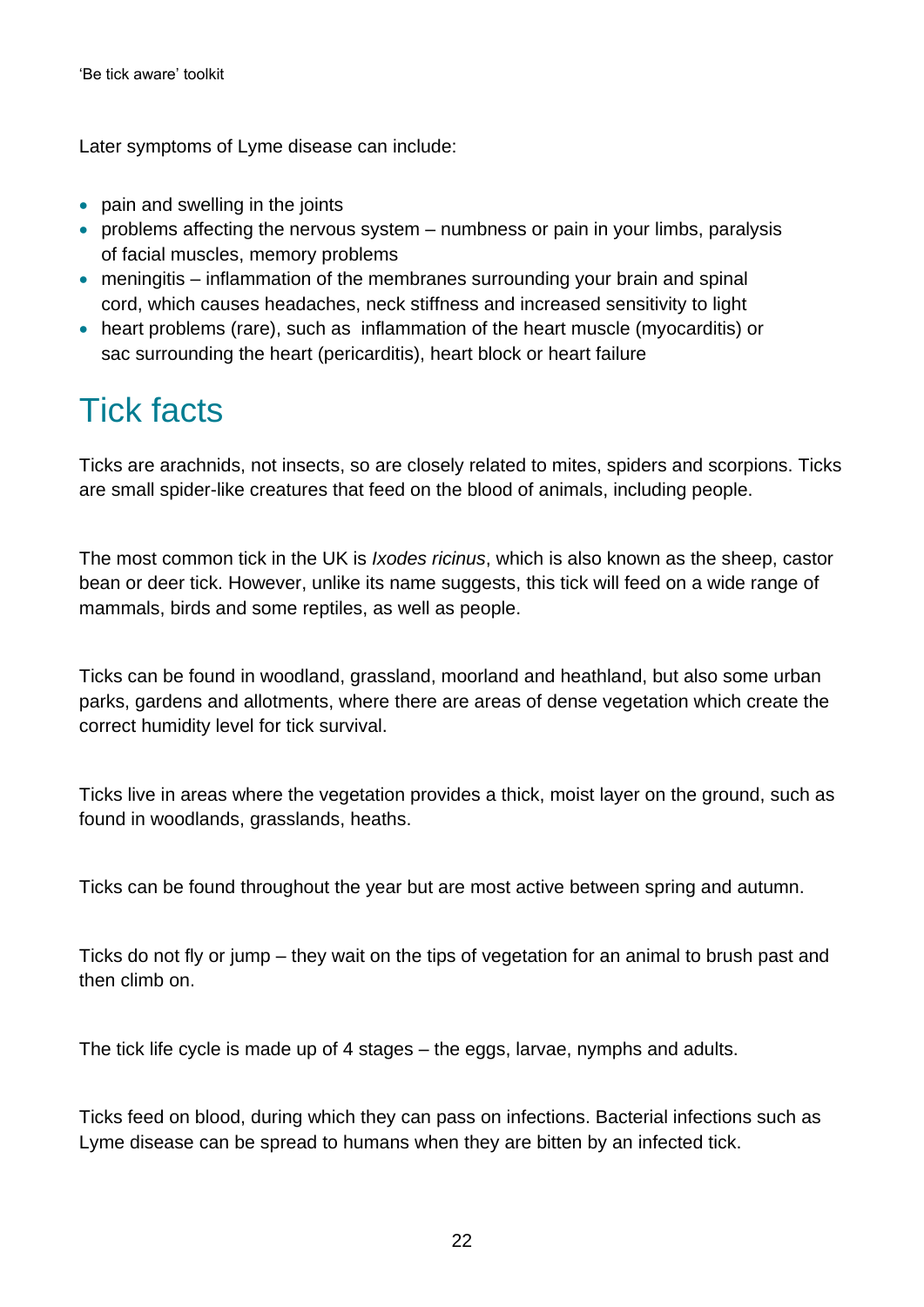Ticks feed for one continuous period over a few days during each life stage.

People are most commonly bitten by the nymph stage of tick which are small and can be difficult to spot.

Ticks have special sensory organs on their front legs which they use to detect the heat, carbon dioxide and other stimuli of a passing host on which to feed.

Ticks are tiny, about the size of a poppy seed, but once they have fed, they can be as big as a baked bean.

Ticks feed on lots of different animals, so you may find them on your pets too.

#### <span id="page-22-0"></span>Other tips

UKHSA monitors changes in tick distributions on a national scale via the [Tick Surveillance](https://www.gov.uk/guidance/tick-surveillance-scheme)  [Scheme.](https://www.gov.uk/guidance/tick-surveillance-scheme) Tick samples sent to UKHSA provide valuable information on the distribution of tick species present across the UK, their seasonal activity and their host associations. This information helps to highlight which tick species are important to human and animal health. You can contribute to the scheme by sending UKHSA your tick for identification. UKHSA do not routinely test ticks for pathogens.

## <span id="page-22-1"></span>**Acknowledgements**

This toolkit was developed under the supervision, technical guidance and expertise of the Medical Entomology and Zoonoses Ecology Group, the Rare and Imported Pathogens Laboratory and the Emerging Infections and Zoonoses Team at UKHSA. Additional support and guidance were provided by the Behavioural Science Research Team in UKHSA and Public Health departments in both Wiltshire and Bath and North East Somerset Councils. Wiltshire Council were heavily involved in the development and testing of materials and campaign work to make sure they were appropriate for local authority use and UKHSA thank them for this and their continued commitment to tick awareness promotion.